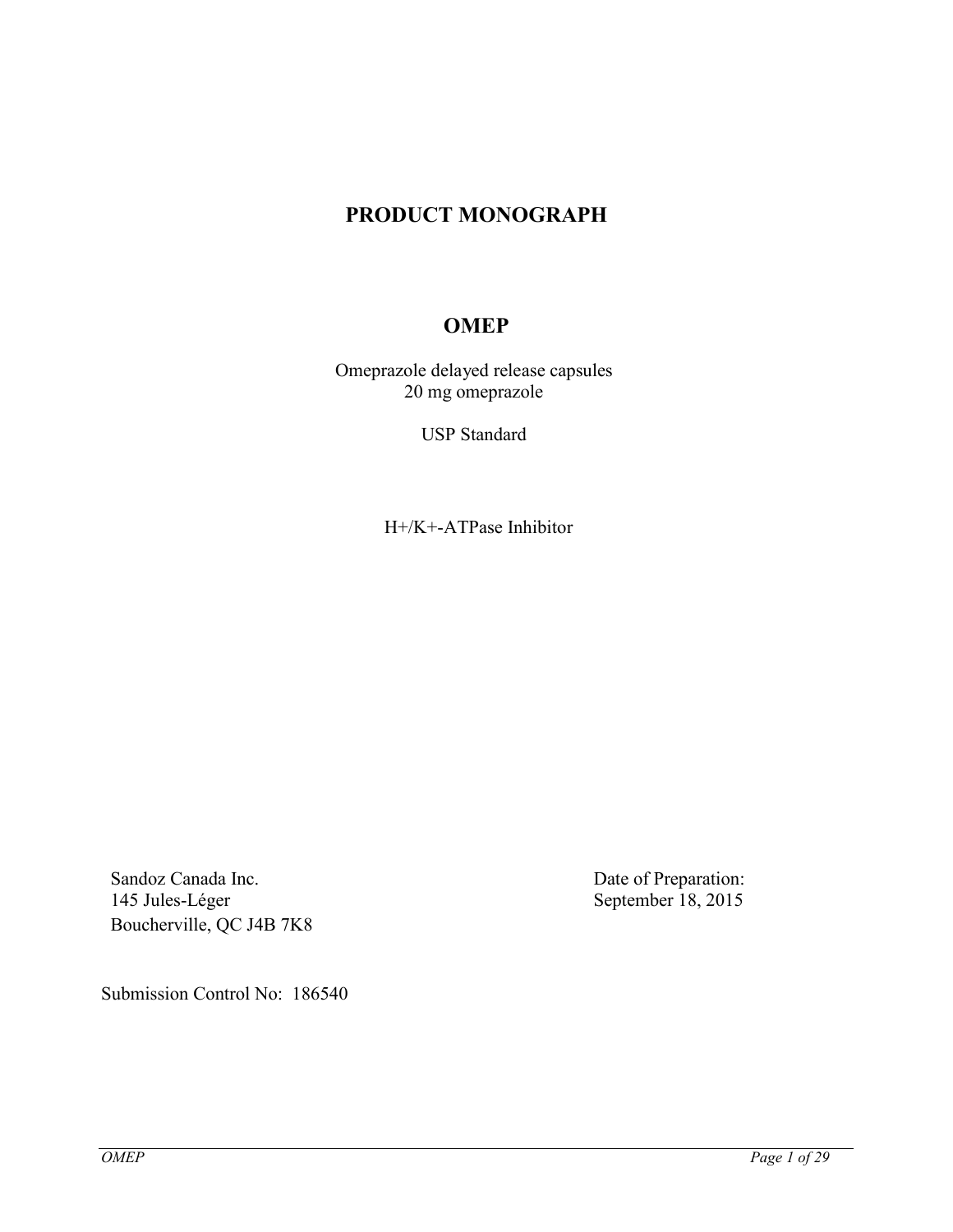# **Table of Contents**

| CONTRAINDICATIONS      |    |
|------------------------|----|
|                        |    |
|                        |    |
|                        |    |
|                        |    |
|                        |    |
|                        |    |
|                        |    |
|                        |    |
|                        |    |
|                        |    |
|                        |    |
| <b>CLINICAL TRIALS</b> |    |
|                        |    |
|                        |    |
|                        |    |
|                        |    |
|                        | 27 |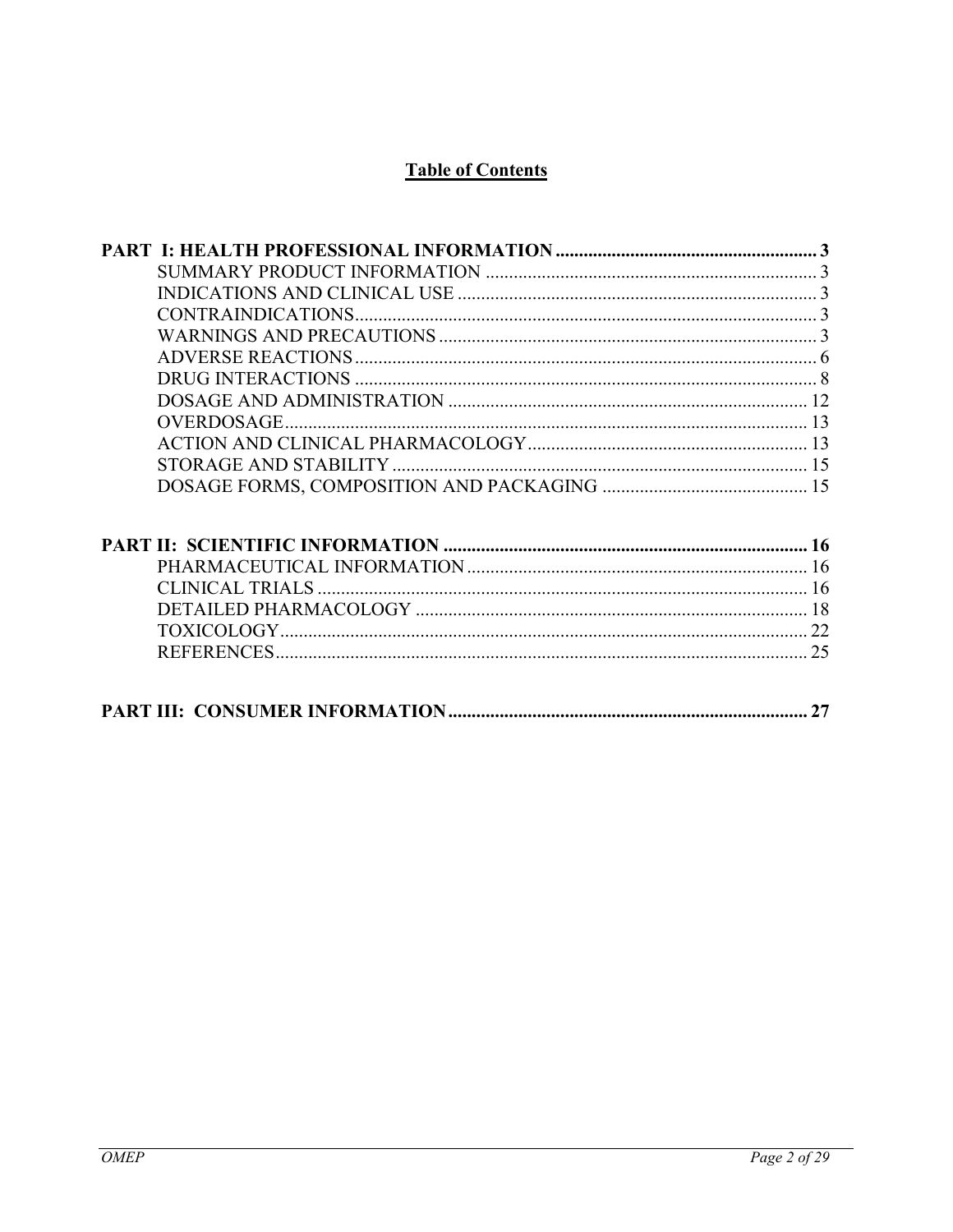## <span id="page-2-0"></span>**OMEP** Omeprazole delayed release capsules 20 mg omeprazole USP Standard

#### <span id="page-2-2"></span><span id="page-2-1"></span>**PART I: HEALTH PROFESSIONAL INFORMATION**

#### **SUMMARY PRODUCT INFORMATION**

| Route of<br>Administration | <b>Dosage Form / Strength</b>               | <b>Clinically Relevant Nonmedicinal</b><br><b>Ingredients</b>                     |
|----------------------------|---------------------------------------------|-----------------------------------------------------------------------------------|
| Oral                       | Delayed release capsule<br>20 mg omeprazole | For a complete listing see Dosage<br>Forms, Composition and Packaging<br>section. |

#### **INDICATIONS AND CLINICAL USE**

OMEP (omeprazole) capsules indicated for the treatment of frequent heartburn. Frequent heartburn is heartburn that occurs 2 or more days a week.

OMEP capsules not indicated for infrequent heartburn (i.e. one episode of heartburn a week or less) or immediate relief of heartburn.

## **CONTRAINDICATIONS**

<span id="page-2-4"></span><span id="page-2-3"></span> Hypersensitivity to omeprazole, substituted benzimidazoles or any of the components of this medication (see DOSAGE FORMS, COMPOSITION AND PACKAGING).

#### **WARNINGS AND PRECAUTIONS**

#### **General**

In the presence of any alarming symptoms (e.g., nausea, significant unintentional weight loss, recurrent vomiting, dysphagia, haematemesis, melena or anemia) and when gastric ulcer is suspected or present, malignancy should be excluded, as treatment may alleviate symptoms and delay diagnosis.

Concomitant administration with atazanavir and nelfinavir is not recommended (see DRUG INTERACTIONS).

Results from studies in healthy subjects have shown a pharmacokinetic/pharmacodynamic interaction between clopidogrel (300 mg loading dose/75 mg daily maintenance dose) and omeprazole (80 mg once daily, i.e. four times the recommended dose) resulting in decreased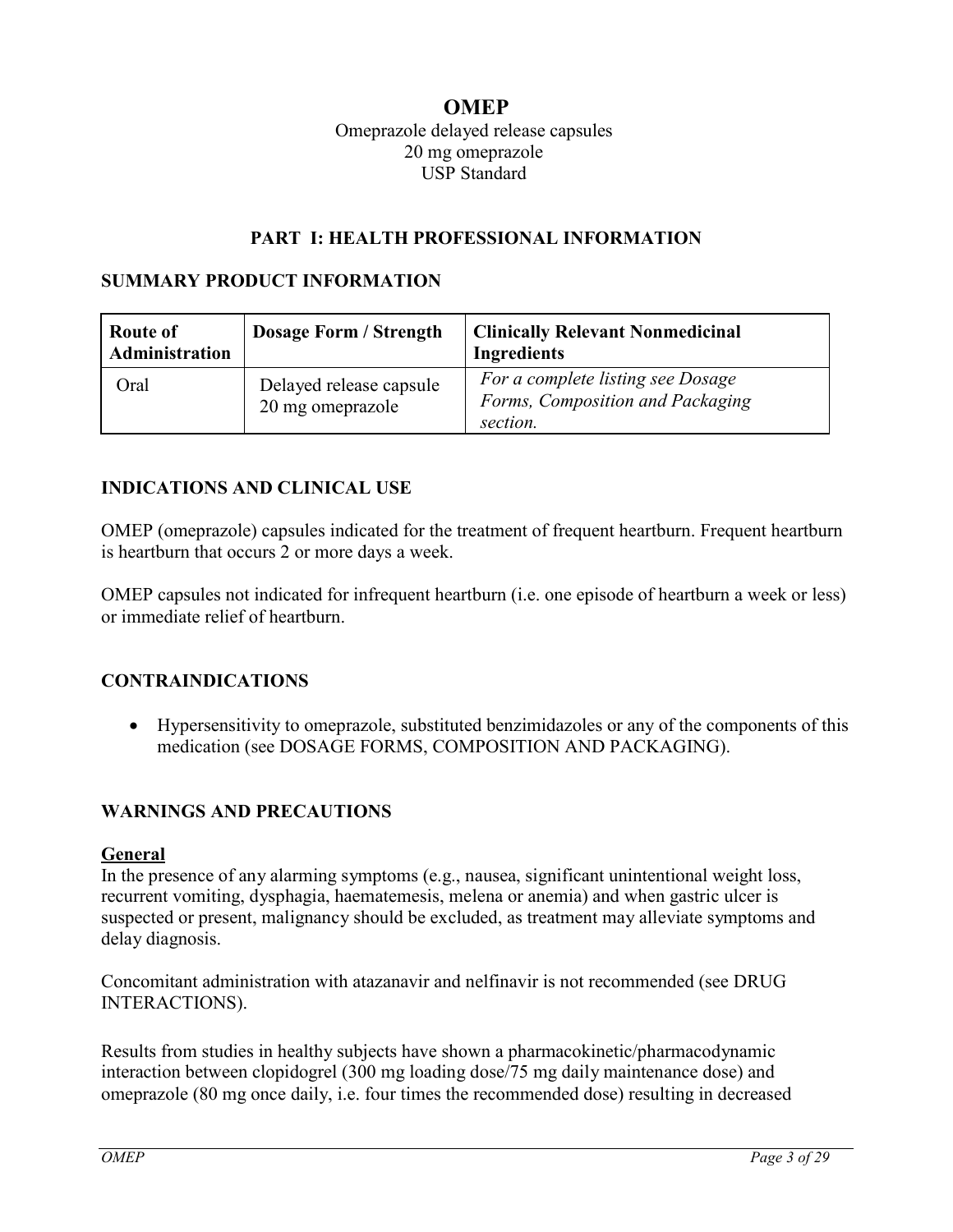exposure to the active metabolite of clopidogrel by an average of 46% and resulting in decreased maximum inhibition of (ADP induced) platelet aggregation by an average of 16%. Based on these data, concomitant use of omeprazole and clopidogrel should be avoided (see DRUG INTERACTIONS).

## *Concomitant use of Proton Pump Inhibitors (PPIs) with Methotrexate*

Literature suggests that concomitant use of PPIs with methotrexate (primarily at high dose) may elevate and prolong serum levels of methotrexate and/or its metabolite, possibly leading to methotrexate toxicities. A temporary withdrawal of the PPI may be considered in some patients receiving treatments with high dose methotrexate (see DRUG INTERACTIONS).

Patients should be advised to consult their doctor if:

- Their heartburn continues or worsens.
- They need to take omeprazole for more than 14 days or require more than 1 course of treatment within a 4-month period.
- They experience heartburn with lightheadedness, sweating or dizziness.
- They have chest pain or shoulder pain with shortness of breath, sweating, pain spreading to arms, neck or shoulders, or lightheadedness.
- They have frequent chest pain.
- They have frequent wheezing, particularly with heartburn.
- They have stomach pain.

## **Carcinogenesis and Mutagenesis**

The rat carcinogenicity study (24 months) revealed a gradual development from gastric ECL-cell hyperplasia to carcinoids at the end of their normal life-span during administration with 14 - 140 mg/kg/day of omeprazole. No metastasis developed. No carcinoids developed during 18 months of high-dose treatment in mice (14 - 140 mg/kg/day). Similarly, administration of omeprazole up to 28 mg/kg/day in dogs for 7 years did not cause any carcinoids.

The gastric carcinoids in rats were related to sustained hypergastrinemia secondary to acid inhibition and not to omeprazole per se (see TOXICOLOGY). Similar observations have been made after administration of histamine  $H_2$ -receptor blockers and also in partially fundectomized rats.

Short-term treatment and long-term treatment with omeprazole capsules in a limited number of patients for up to 6 years have not resulted in any significant pathological changes in gastric oxyntic endocrine cells.

## **Endocrine and Metabolism**

Hypomagnesaemia, Hypokalemia and Hypocalcemia: The chronic use of PPIs may lead to hypomagnesaemia. Moreover, hypokalemia and hypocalcemia have been reported in the literature as accompanying electrolyte disorders.

## **Gastrointestinal**

Pseudomembranous colitis has been reported with nearly all antibacterial agents, including clarithromycin and amoxicillin, and may range in severity from mild to life threatening. Therefore,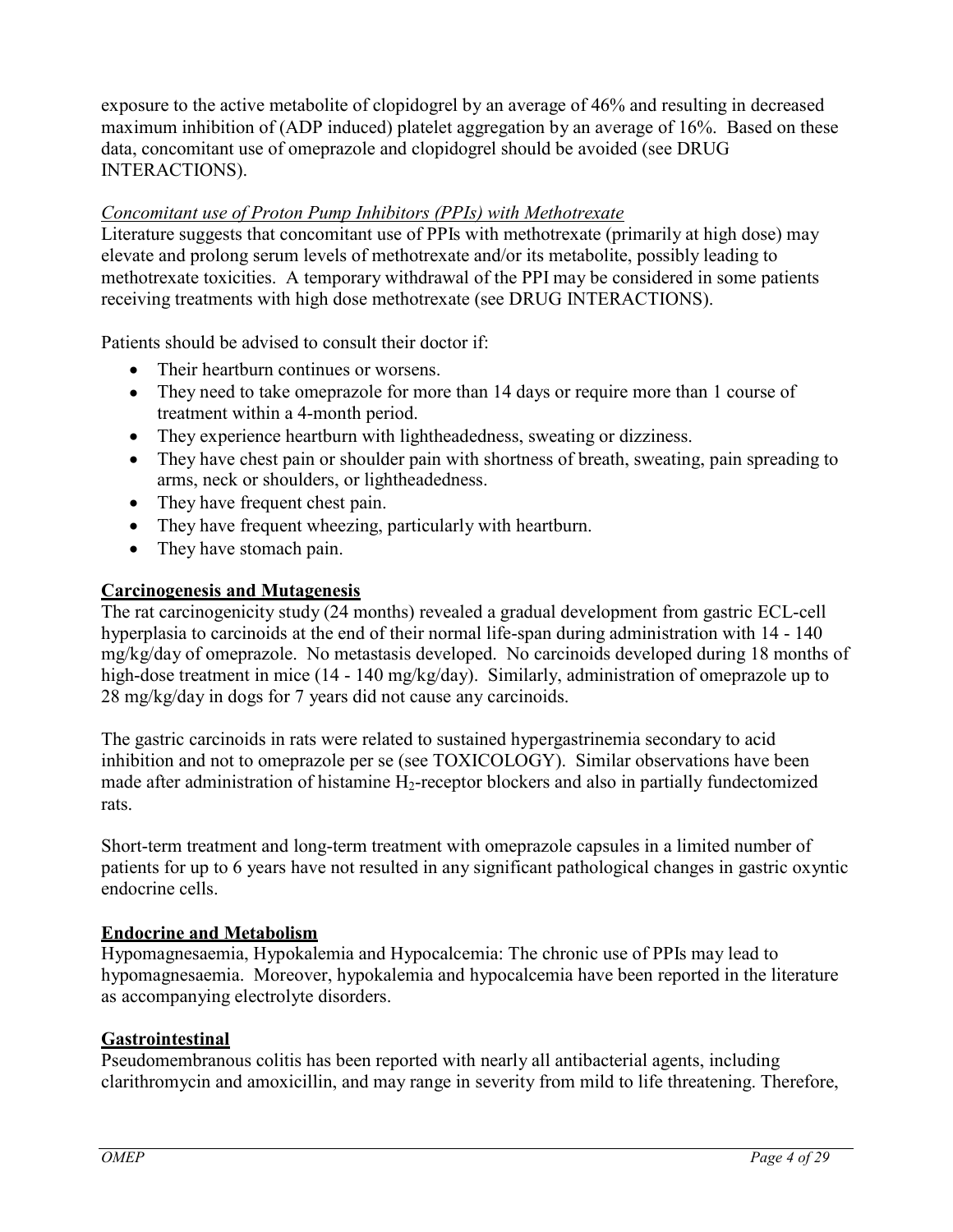it is important to consider this diagnosis in patients who present with diarrhea subsequent to the administration of antibacterial agents.

Treatment with antibacterial agents alters the normal flora of the colon and may permit overgrowth of *Clostridia*. Studies indicate that a toxin produced by *Clostridium difficile* is a primary cause of "antibiotic-associated colitis".

After the diagnosis of pseudomembranous colitis has been established, therapeutic measures should be initiated. Mild cases of pseudomembranous colitis usually respond to discontinuation of the drug alone. In moderate to severe cases, consideration should be given to management with fluids and electrolytes, protein supplementation, and treatment with an antibacterial drug clinically effective against *Clostridium difficile* colitis.

Decreased gastric acidity due to any means, including any PPIs, increases gastric counts of bacteria normally present in the gastrointestinal tract. Treatment with PPIs may lead to a slightly increased risk of gastrointestinal infections such as *Salmonella, Campylobacter* and possibly *Clostridium difficile*.

## **Special Populations**

**Pregnant Women:** The safety of omeprazole in pregnancy has not been established. Omeprazole capsules should not be administered to pregnant women unless the expected benefits outweigh the potential risks.

**Nursing Women:** It is not known if omeprazole is secreted in human milk. Omeprazole capsules should not be given to nursing mothers unless its use is considered essential.

**Pediatrics (<18 years of age):** The safety and effectiveness of omeprazole capsules in children have not yet been established. Omeprazole capsules should not be used in children under 18 years of age.

**Geriatrics (>65 years of age):** Based on data obtained from studies with intravenous (i.v.) administration of omeprazole and oral administration of omeprazole capsules, elderly subjects showed increased bioavailability (36%), reduced total plasma clearance (to 250 mL/min) and prolonged (50%) elimination of half-life (to 1.0 hour). The daily dose in elderly patients should, as a rule, not exceed 20 mg (see DOSAGE AND ADMINISTRATION).

**Hepatic Impairment:** Based on data obtained from studies with i.v. administration of omeprazole and oral administration of omeprazole capsules, patients with impaired liver function showed a 75% increase in bioavailability, reduced total plasma clearance (to 67 mL/min) and a four-fold prolongation of the elimination half-life (to 2.8 hours). A dose of 20 mg omeprazole capsules given once daily to these patients for 4 weeks was well tolerated, with no accumulation of omeprazole or its metabolites. The daily dose in patients with severe liver disease should, as a rule, not exceed 20 mg (see DOSAGE AND ADMINISTRATION).

**Renal Impairment:** Based on data obtained from studies with i.v. administration of omeprazole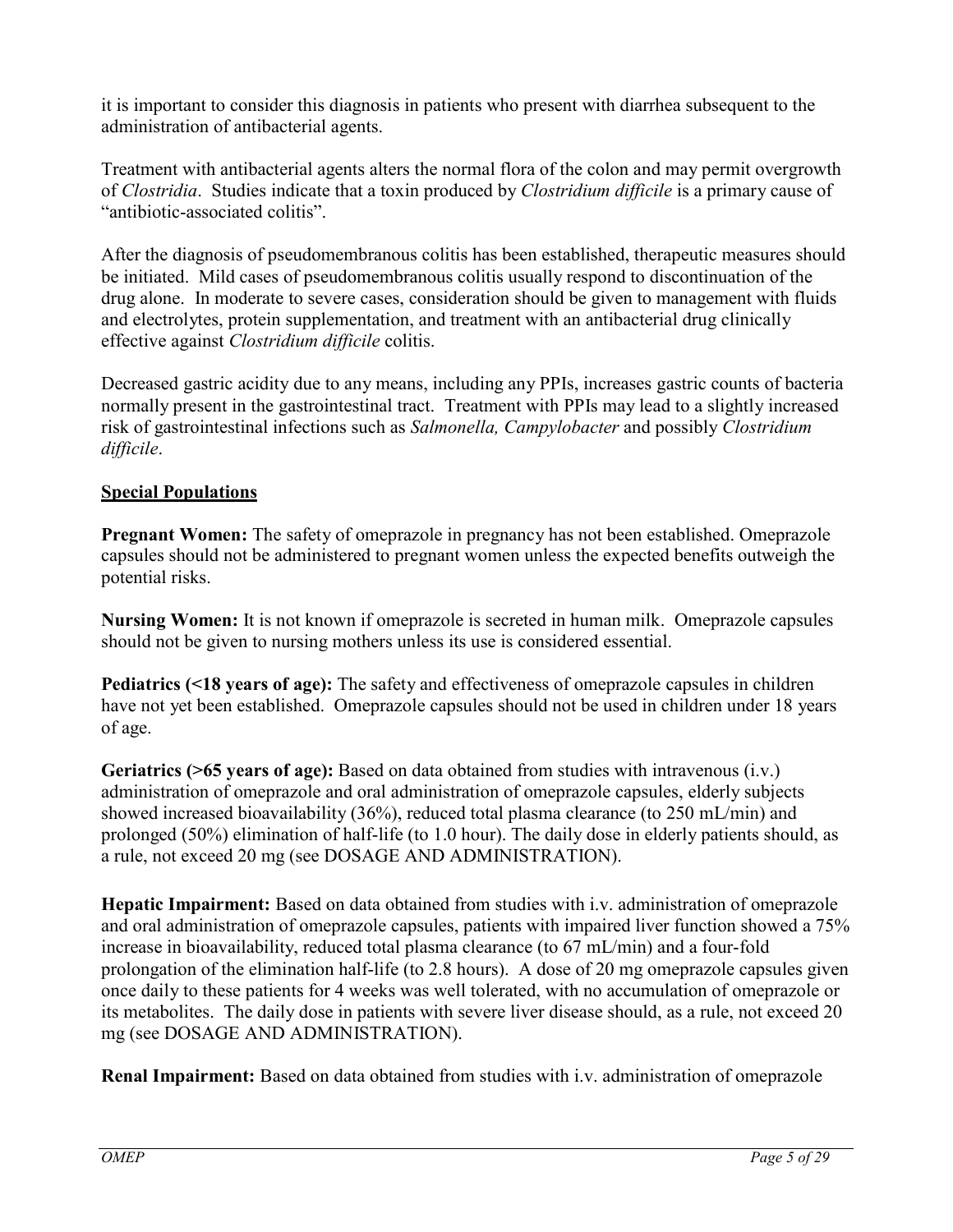and oral administration of omeprazole capsules, the disposition of intact omeprazole is unchanged in patients with impaired renal function, and no dose adjustment is needed in these patients (see DOSAGE AND ADMINISTRATION).

## <span id="page-5-0"></span>**ADVERSE REACTIONS**

## **Adverse Drug Reaction Overview**

Omeprazole is well tolerated. Most adverse reactions have been mild and transient, and have shown no consistent relationship with treatment.

## **Clinical Trial Adverse Drug Reactions**

*Because clinical trials are conducted under very specific conditions the adverse drug reaction rates observed in the clinical trials may not reflect the rates observed in practice and should not be compared to the rates in the clinical trials of another drug. Adverse drug reaction information from clinical trials is useful for identifying drug-related adverse events and for approximating rates*.

Adverse events have been recorded during 6 placebo-controlled clinical investigations of OTC omeprazole involving 6286 subjects who took omeprazole (3,146 on omeprazole 20 mg and 3139 on omeprazole 10 mg) and 3120 subjects who took placebo. The most commonly reported adverse events in the omeprazole 20 mg group were headache (3%), diarrhea (2%) and infection (2%). These incidences were not significantly greater than those observed in subjects treated with placebo.

|                | Omeprazole 20 mg<br>$(N=3146)$ |                          |                 | Placebo<br>$(N=3120)$    |
|----------------|--------------------------------|--------------------------|-----------------|--------------------------|
|                | N                              | $\overline{\frac{0}{0}}$ | N               | $\overline{\frac{0}{0}}$ |
| Overall        | 470                            | 15%                      | 442             | 14%                      |
| Headache       | 102                            | $3\%$                    | 109             | 3%                       |
| Diarrhea       | $\overline{54}$                | $2\%$                    | 56              | $2\%$                    |
| Infection      | $\overline{51}$                | $2\%$                    | 62              | $2\%$                    |
| Nausea         | 36                             | $1\%$                    | 30              | $1\%$                    |
| Pain Abdominal | $\overline{35}$                | $1\%$                    | 29              | $1\%$                    |
| Flatulence     | 22                             | $1\%$                    | 14              | $1\%$                    |
| Pain Back      | 21                             | $1\%$                    | 16              | $1\%$                    |
| Vomiting       | 19                             | $1\%$                    | 18              | $1\%$                    |
| Pharyngitis    | $\overline{19}$                | $1\%$                    | $\overline{12}$ | $\leq$ 1%                |
| Flu Syndrome   | $\overline{17}$                | $1\%$                    | $\overline{13}$ | $\leq$ 1%                |

## **Table 1. Most Common Adverse Events in OTC Subjects in Placebo-Controlled Studies**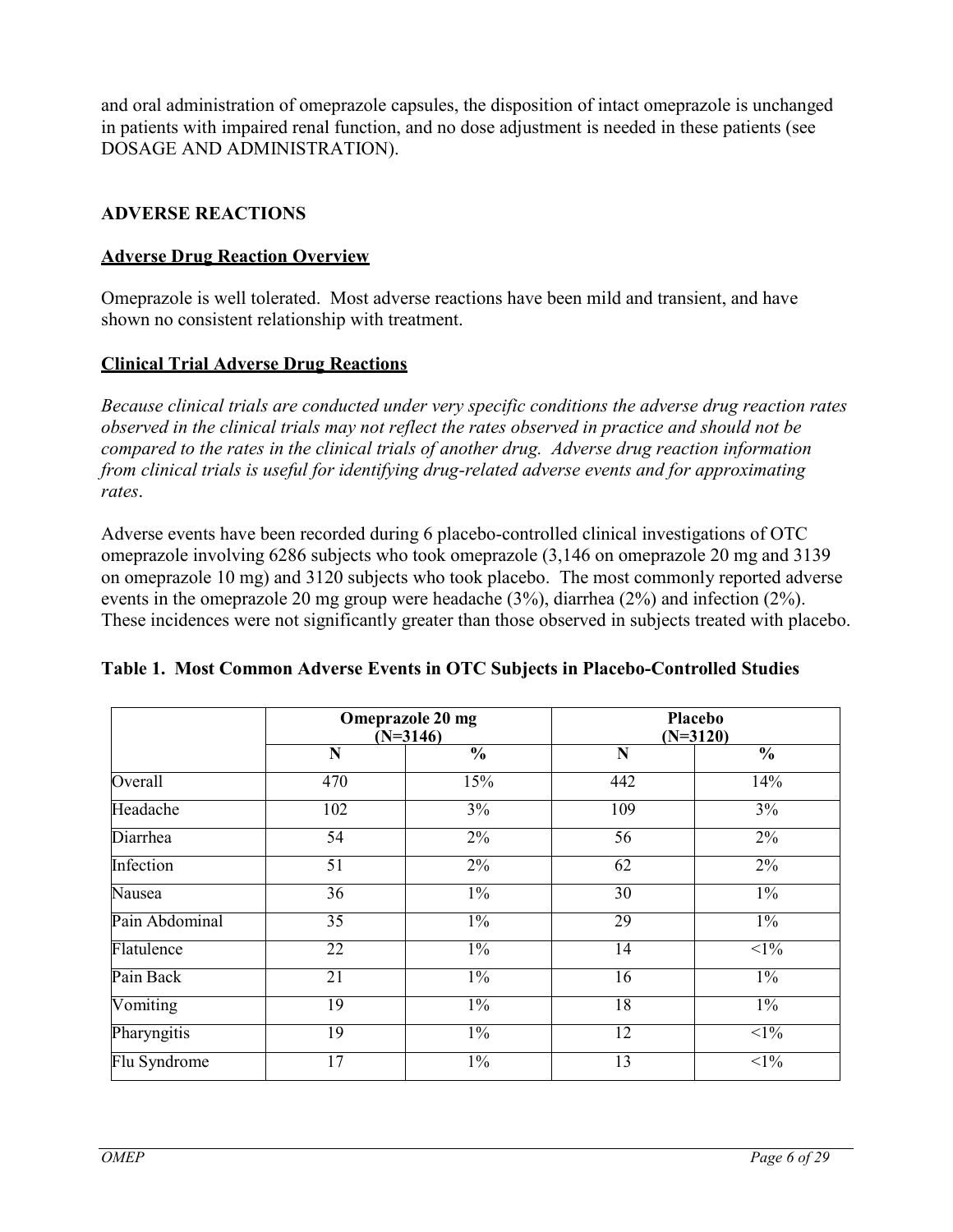|                  | Omeprazole 20 mg<br>$(N=3146)$ |                |    | Placebo<br>$(N=3120)$ |
|------------------|--------------------------------|----------------|----|-----------------------|
|                  |                                | $\frac{6}{6}$  |    | $\frac{6}{9}$         |
| Rhinitis         |                                | $\frac{10}{6}$ | 14 | $<1\%$                |
| <b>Dyspepsia</b> | 0                              | $\frac{10}{6}$ |    | $<$ l $%$             |
| Pain             | O                              | $\frac{0}{0}$  | 1U | $<1\%$                |

The percentage of discontinuations due to adverse events was also similar for omeprazole-treated subjects (0.5%) compared to placebo-treated subjects (0.6%), and were primarily due to nausea, headache, vomiting, diarrhea and/or abdominal pain.

The incidence of serious adverse events (SAEs) was low: 0.2% for omeprazole 20 mg subjects and 0.1% for placebo subjects. No SAE reported by subjects receiving omeprazole 20 mg was considered to be possibly or probably related to study medication.

The following is a list of adverse events reported in clinical trials or reported from routine postmarketing surveillance of short term and chronic use of omeprazole. Events are classified within body system categories. The following definitions of frequencies are used: common:  $\geq$ 1/100; uncommon:  $\geq$ 1/1000 and <1/100, rare: <1/1000 and very rare: <1/10,000.

**Blood and Lymphatic System:** Rare: leukopenia, thrombocytopenia, agranulocytosis and pancytopenia. Very rare: aplastic anemia and bone marrow suppression.

**Cardiac:** Very rare: serious arrhythmia (increased QT interval, torsade de pointes, ventricular fibrillation, ventricular tachycardia).

**Central and Peripheral Nervous System:** Common: headache. Uncommon: dizziness, paresthesia, somnolence, insomnia and vertigo. Rare: reversible mental confusion, agitation, aggression, depression and hallucination occurring predominantly in severely ill patients.

**Ear and Labyrinth:** Very rare: tinnitus, vertigo, hearing loss and ear pain.

**Endocrine:** Rare: gynaecomastia.

**Eye:** Very rare: eye pain, papilledema, optic atrophy.

**Gastrointestinal:** Common: diarrhea, constipation, abdominal pain, nausea/vomiting and flatulence. Rare: dry mouth, stomatitis, gastrointestinal candidiasis, microscopic colitis and pancreatitis (some fatal).

**Hepatobiliary:** Uncommon: increased liver enzyme levels. Rare: encephalopathy in patients with pre-existing severe liver disease, hepatocellular necrosis requiring liver transplantation, hepatitis with or without jaundice and hepatic failure.

**Musculoskeletal and Connective Tissue:** Rare: arthralgia, muscular weakness and myalgia.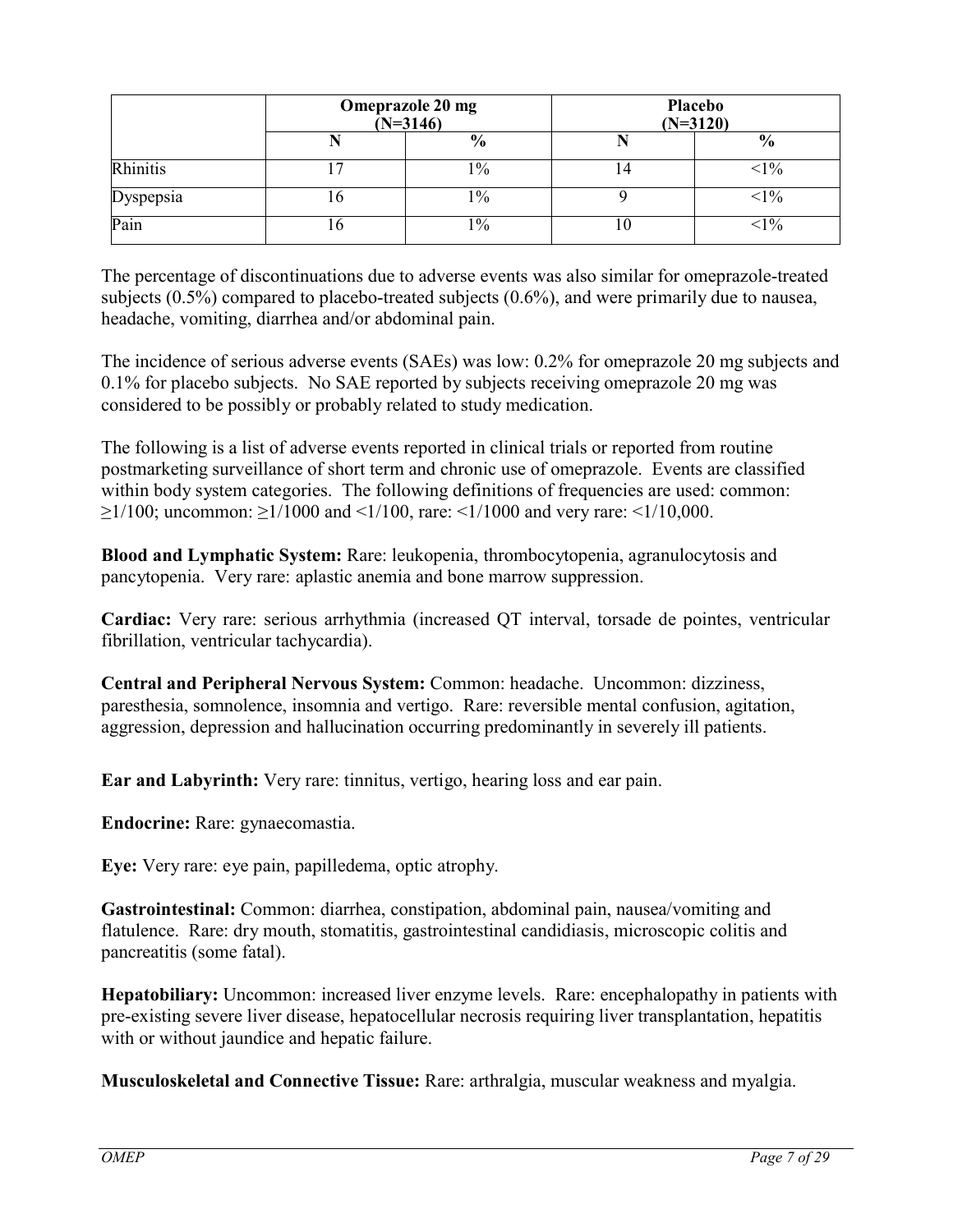**Neoplasms Benign, Malignant and Unspecified (including cysts and polyps):** Very rare: gastric polyps, gastric cancer and gastric carcinoids.

**Renal and Urinary:** Rare: glycosuria, haematuria and pyuria.

**Reproductive System and Breast:** Very rare: impotence, decreased fertility.

**Skin and Subcutaneous Tissue:** Uncommon: rash, dermatitis and/or pruritus, and urticaria. Rare: photosensitivity, erythema multiforme, Stevens-Johnsons syndrome, toxic epidermal necrolysis (TEN) and alopecia.

**Other Adverse Events:** Uncommon: malaise, hypersensitive reactions including urticaria. Rare: hypersensitive reactions including angioedema, fever, bronchospasm and interstitial nephritis and anaphylactic shock; increased sweating, peripheral edema, blurred vision, taste disturbances and hyponatremia.

# <span id="page-7-0"></span>**DRUG INTERACTIONS**

The gastric acid suppression during treatment with omeprazole and other PPIs might decrease or increase the absorption of drugs with gastric pH dependent absorption. Thus, it can be predicted that the absorption of drugs such as ketoconazole, itraconazole and erlotinib can decrease during omeprazole treatment, as it does during treatment with other acid secretion inhibitors or antacids.

Omeprazole is metabolized by the cytochrome P450 system (CYP), mainly in the liver. The pharmacokinetics of the following drugs, which are also metabolized through the cytochrome P450 system, have been evaluated during concomitant use of omeprazole capsules in humans: aminopyrine, antipyrine, clopidogrel, diazepam, phenytoin, warfarin (or other vitamin K antagonists), cilostazol\*, theophylline, voriconazole, digoxin, propranolol, metoprolol, lidocaine, quinidine, ethanol, piroxicam, diclofenac and naproxen.

Omeprazole inhibits CYP 2C19, the major omeprazole metabolizing enzyme, and is partially metabolized by CYP 3A4. Drugs known to inhibit CYP 2C19 or CYP 3A4 or both (such as clarithromycin and voriconazole) may lead to increased omeprazole serum levels by decreasing the rate of omeprazole's metabolism. Drugs known to induce CYP 2C19 or CYP 3A4 or both (such as rifampin and St John's Wort) may lead to decreased omeprazole serum levels by increasing omeprazole's rate of metabolism.

As omeprazole is metabolized through CYP 2C19, it can alter the metabolism and prolong elimination of diazepam, warfarin (R-warfarin), phenytoin, and cilostazol\*.

\*not marketed in Canada

There is a modest increase in the absorption of digoxin when omeprazole is co-administered in daily doses of 20 mg or 40 mg. This increase may be clinically relevant in patients who have renal impairment or are especially susceptible to digoxin toxicity.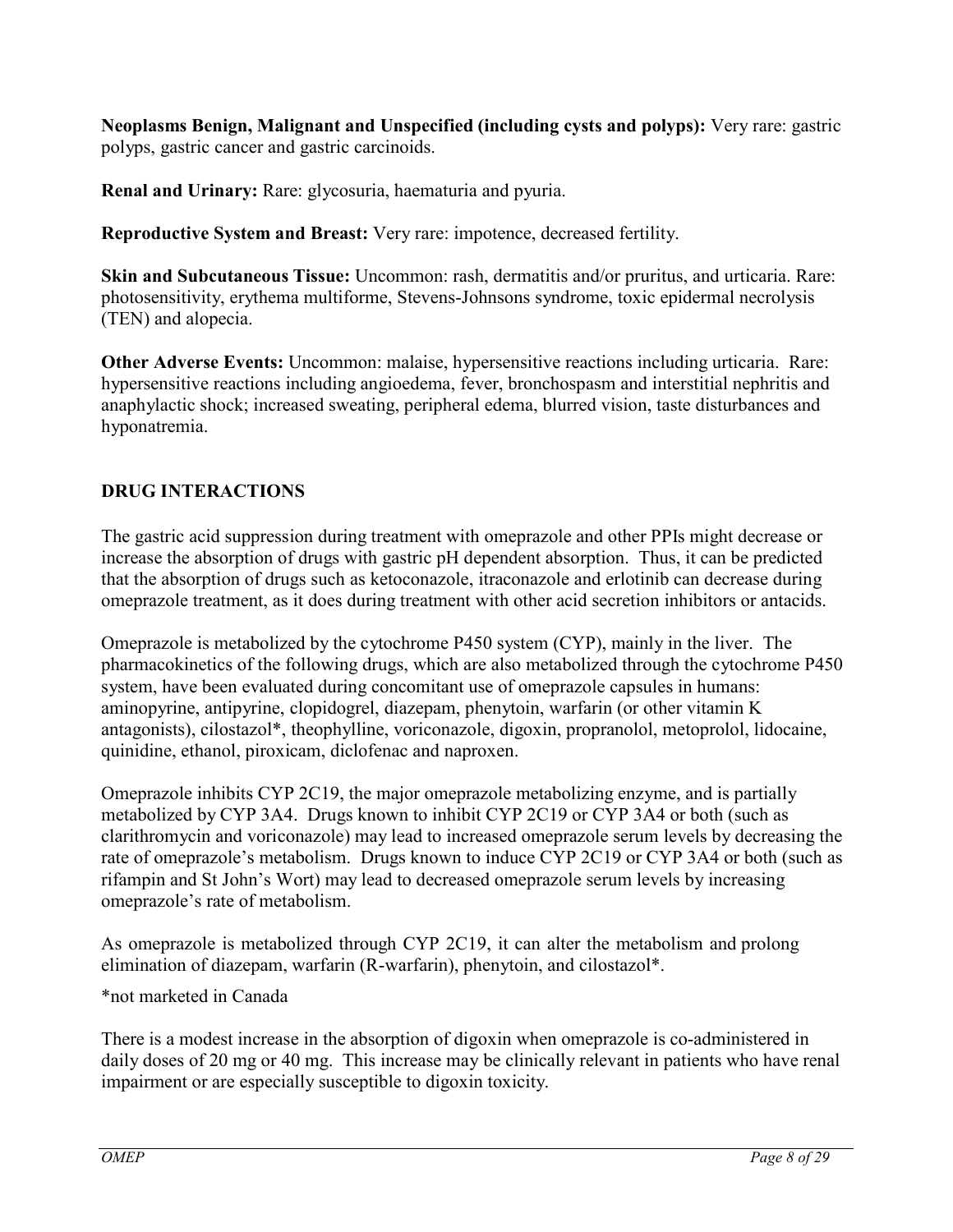## **Drug-Drug Interactions**

## General

Results from a range of interaction studies with omeprazole *vs.* other drugs indicate that omeprazole, 20-40 mg given repeatedly, has no influence on other clinically relevant isoforms of CYP, as shown by the lack of metabolic interaction with substrates for CYP 1A2 (caffeine, phenacetin, theophylline), CYP 2C9 (S-warfarin), CYP 2D6 (metoprolol, propranolol), CYP 2E1 (ethanol), and CYP 3A (cyclosporin, estradiol, lidocaine, quinidine).

## Aminopyrine and Antipyrine

After 14 days of administration of 60 mg omeprazole once daily, the clearance of aminopyrine was reduced by 19%; the clearance of antipyrine was reduced by 14%. After 14 days of administration of 30 mg once daily, no significant changes in clearance were noted.

## Antacids

No interaction with antacids administered concomitantly with omeprazole (given as capsules) has been found.

## Antibiotics

## *Clarithromycin*

Clarithromycin is known to inhibit CYP 2C19 and CYP 3A4, which may lead to increased omeprazole serum levels by decreasing the rate of omeprazole's metabolism.

## *Erythromycin*

*In vivo* data suggests that omeprazole does not inhibit the metabolism of erythromycin; however, as erythromycin is an inhibitor of CYP3A4, there is a potential for an interaction in which metabolism of omeprazole is decreased, which may lead to an increase in serum levels of omeprazole.

## Antifungal Drugs

## *Itraconazole and Ketoconazole*

The absorption of some drugs might be altered due to the decreased intragastric acidity. Thus, it can be predicted that the absorption of itraconazole and ketoconazole will decrease during omeprazole treatment, as it does during treatment with other acid secretion inhibitors or antacids.

## *Voriconazole*

Concomitant administration of omeprazole and a CYP 2C19 and CYP 3A4 inhibitor, voriconazole, resulted in more than doubling of the omeprazole exposure. However, a dose adjustment of omeprazole is not required.

## Antiretroviral Drugs

Omeprazole, like other acid-reducing agents, has been reported to interact with some antiretroviral drugs. The clinical importance and the mechanisms behind these interactions are not always known. A change in gastric pH may change the absorption of the antiretroviral drug. Other possible interaction mechanisms are via CYP 2C19.

Reports indicate that omeprazole has a significant impact on atazanavir exposure, decreasing AUC,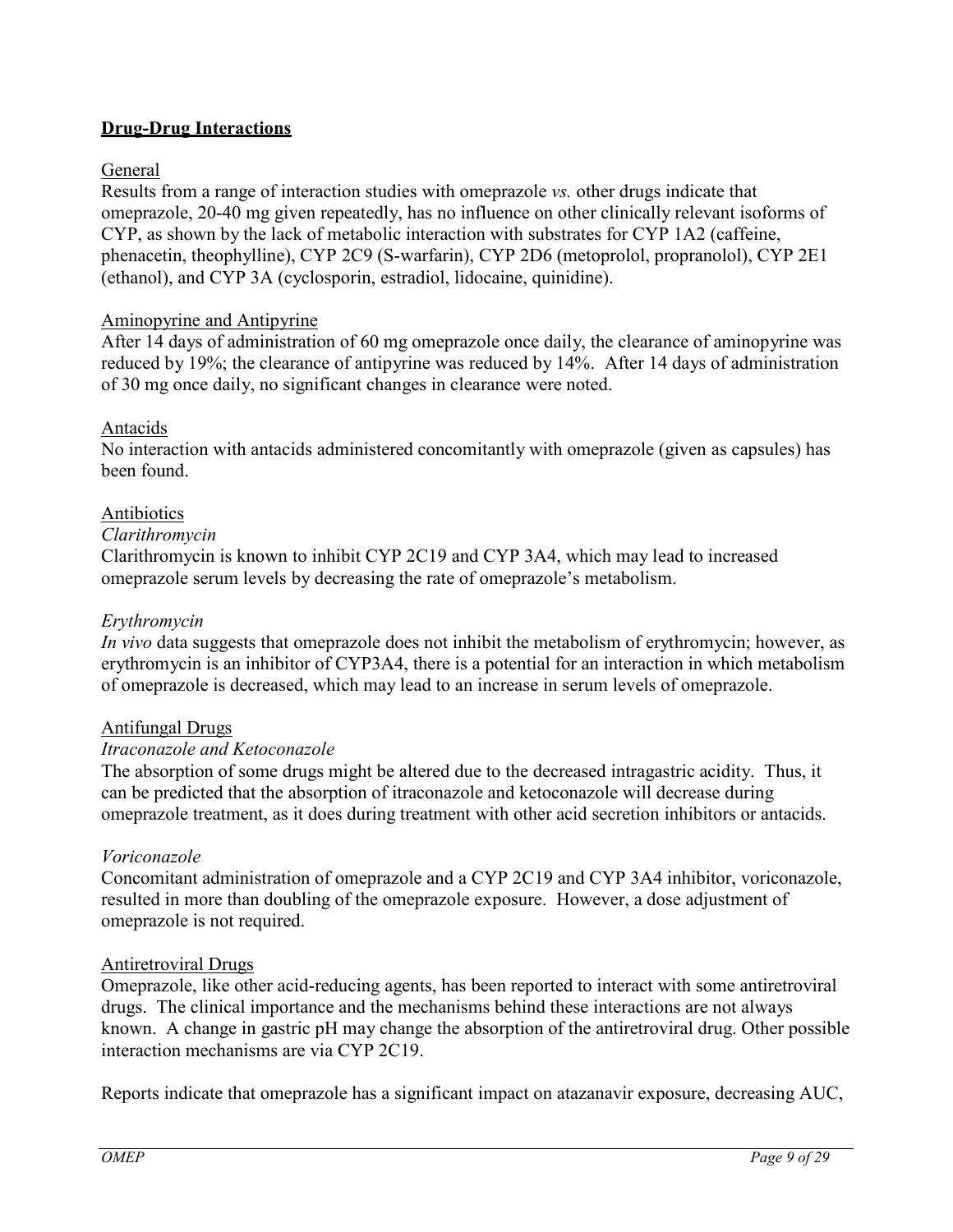Cmax and Cmin by more than 70%. This interaction is only partially overcome by the addition of ritonavir to the atazanavir treatment regimen. Similarly, decreased serum levels of nelfinavir have also been reported when given together with omeprazole. Concomitant administration of omeprazole with atazanavir and nelfinavir is therefore not recommended (see WARNINGS AND PRECAUTIONS). For other antiretroviral drugs, such as saquinavir, elevated serum levels have been reported. There are also some antiretroviral drugs where unchanged serum levels have been reported when given with omeprazole.

## Cilostazol\*

Omeprazole, given in doses of 40 mg to healthy subjects in a crossover study, increased C<sub>max</sub> and AUC for cilostazol by 18% and 26% respectively, and one of its metabolites, 3,4-dihydrocilostazol, by 29% and 69% respectively.

\*not marketed in Canada

## Clopidogrel

Results from studies in healthy subjects have shown a pharmacokinetic/pharmacodynamic interaction between clopidogrel (300 mg loading dose/75 mg daily maintenance dose) and omeprazole (80 mg once daily, i.e. four times the recommended dose) resulting in decreased exposure to the active metabolite of clopidogrel by an average of 46%, and resulting in decreased maximum inhibition of (ADP induced) platelet aggregation by an average of 16%. It is, however, uncertain to what extent this interaction is clinically important. One prospective, randomized (but incomplete) study (in over 3,760 patients comparing placebo with omeprazole 20 mg in patients treated with clopidogrel and acetyl salicylic acid (ASA)) and non-randomized, post-hoc analyses of data from large, prospective, randomized clinical outcome studies (in over 47,000 patients) did not show any evidence of an increased risk for adverse cardiovascular outcome when clopidogrel and PPIs, including omeprazole, were given concomitantly.

Results from a number of observational studies are inconsistent with regard to increased risk or no increased risk for cardiovascular thromboembolic events when clopidogrel is given together with a PPI.

When clopidogrel was given together with a fixed dose combination of esomeprazole 20 mg + ASA 81 mg compared to clopidogrel alone in a study in healthy subjects there was a decreased exposure by almost 40% of the active metabolite of clopidogrel. However, the maximum levels of inhibition of (ADP induced) platelet aggregation in these subjects were the same in the clopidogrel and clopidogrel  $+$  the combined (esomeprazole  $+$  ASA) product groups, likely due to the concomitant administration of low dose ASA (see WARNINGS AND PRECAUTIONS).

## Diazepam

As omeprazole is metabolized through CYP 2C19, it can alter the metabolism and prolong elimination of diazepam. Following repeated dosing with omeprazole 40 mg once daily, the clearance of diazepam was decreased by 54%. The corresponding decrease after omeprazole 20 mg was 26%.

# Digoxin

The absorption of digoxin can increase during treatment with omeprazole and other drugs that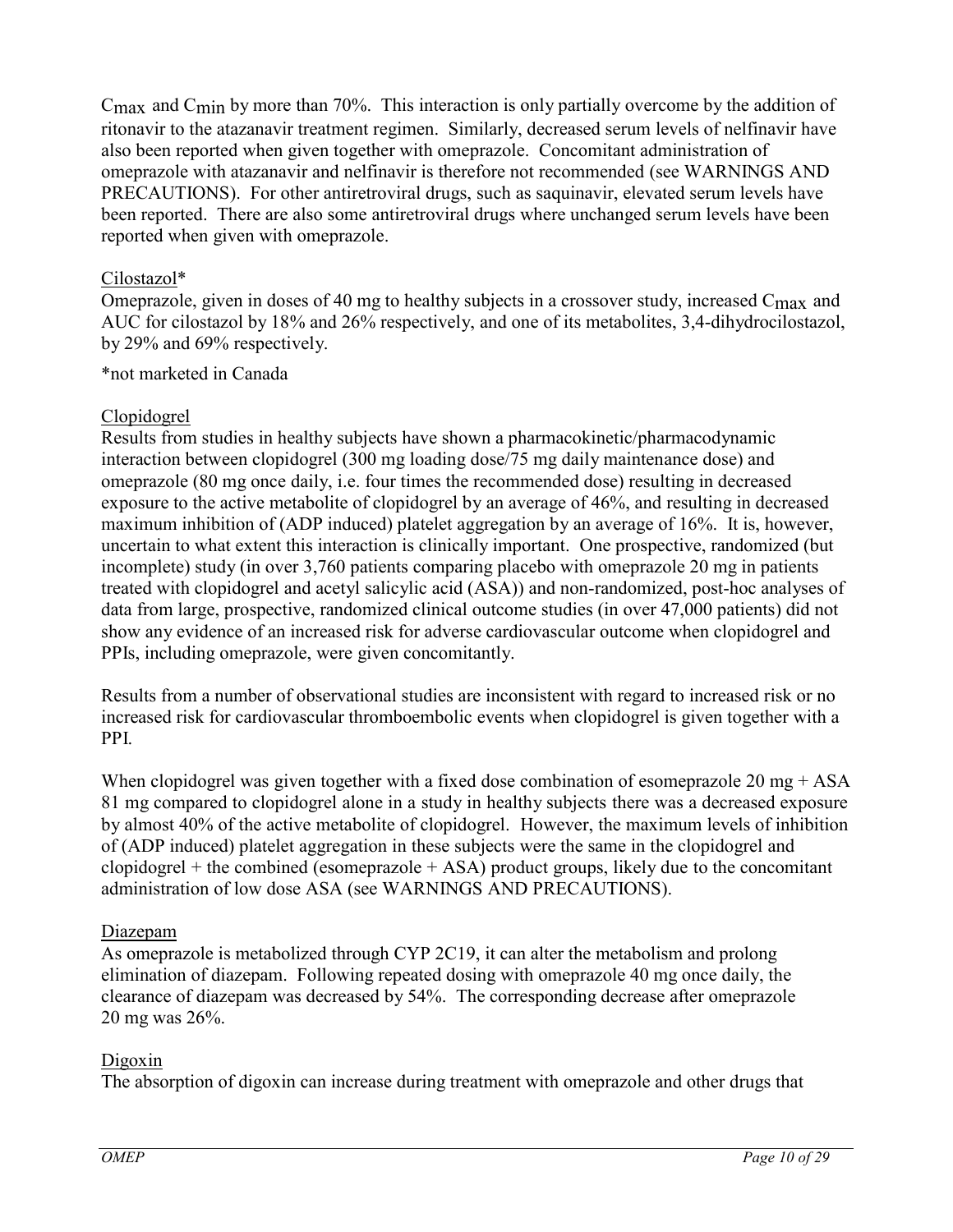reduce gastric acidity. Concomitant treatment with omeprazole (20 mg daily) and digoxin in 10 healthy subjects increased the bioavailability of digoxin by an average of 10% (up to 30% in 2 out of 10 subjects).

## Ethanol

There was no significant effect on the pharmacokinetics of ethanol after treatment with omeprazole 20 mg.

## Lidocaine

No interaction with a single i.v. dose of lidocaine or its active metabolite, MEGX, was found after one week pre-treatment with omeprazole 40 mg once daily. There were no interactions between omeprazole and lidocaine or MEGX concerning pharmacokinetic variables.

## Methotrexate

Case reports, published population pharmacokinetic studies, and retrospective analyses suggest that concomitant administration of PPIs and methotrexate (primarily at high dose) may elevate and prolong serum levels of methotrexate and/or its metabolite hydroxymethotrexate. However, no formal drug interaction studies of methotrexate with PPIs have been conducted (see WARNINGS AND PRECAUTIONS).

## NSAIDs (e.g., Piroxicam, Diclofenac and Naproxen)

There were no significant effects on the steady state pharmacokinetics of piroxicam, diclofenac, and naproxen following repeated dosing with omeprazole 20 mg in healthy volunteers.

## Phenytoin

As omeprazole is metabolized through CYP 2C19, it can alter the metabolism and prolong elimination of phenytoin. Following three weeks of treatment with omeprazole 20 mg once daily, the steady state plasma levels of phenytoin in epileptic patients already receiving concomitant phenytoin treatment were not significantly affected. Urinary excretion of phenytoin and its main metabolite were also unchanged.

After single i.v. and oral doses of omeprazole capsules 40 mg in young, healthy volunteers, the clearance of phenytoin was decreased by 15-20%, and half-life was prolonged by 20-30%. Following repeated dosing with omeprazole 40 mg once daily, the elimination half-life of phenytoin was increased by 27%. Thus, there appears to be a dose-dependent inhibition of elimination of phenytoin by omeprazole.

Patients receiving phenytoin should be monitored to determine if it is necessary to adjust the dosage of these drugs when taken concomitantly with omeprazole.

## Propranolol and Metoprolol

No effects on propranolol kinetics were observed in a steady state trial with 20 mg of omeprazole daily. Similarly, no effects on steady state plasma levels of metoprolol were observed after concomitant treatment with 40 mg omeprazole daily.

## Quinidine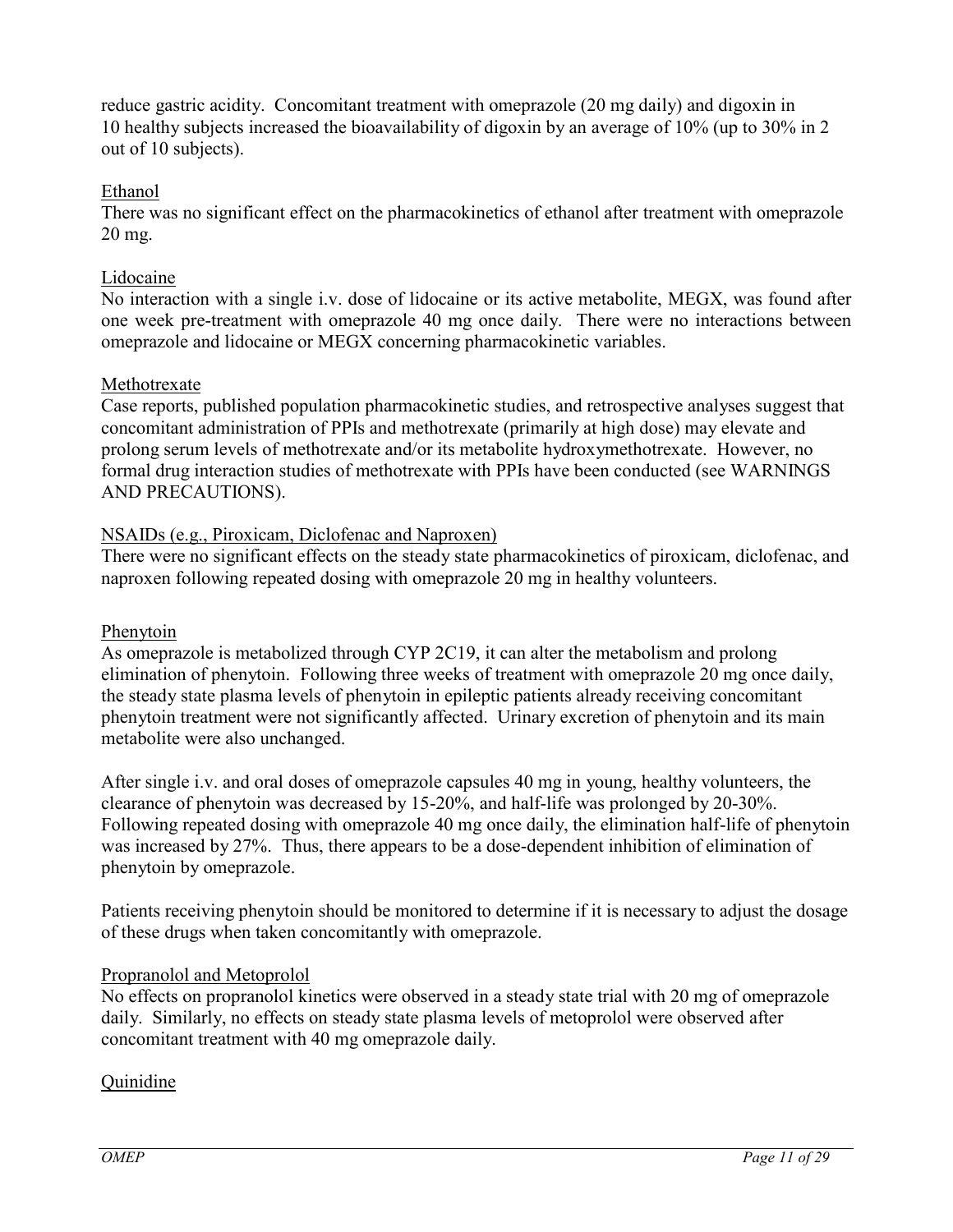After one week of omeprazole 40 mg once daily, no effect was observed on the kinetics or pharmacodynamics of quinidine.

## **Tacrolimus**

Although no clinical studies have been undertaken, there is a possibility that the concomitant administration of omeprazole and tacrolimus may increase serum levels of tacrolimus.

## Theophylline

No effects on oral or i.v. theophylline kinetics have been observed after repeated once-daily doses of 40 mg omeprazole.

## Warfarin (or other Vitamin K antagonists)

As omeprazole is metabolized through CYP 2C19, it can alter the metabolism and prolong elimination of warfarin (R-warfarin). Concomitant administration of omeprazole 20 mg in healthy subjects had no effect on plasma concentrations of the (S)-enantiomer of warfarin, but caused a slight, though statistically significant increase  $(12\%)$  in the less potent  $(R)$ -enantiomer concentrations. A small but statistically significant increase (11%) in the anticoagulant effect of warfarin was also seen. In patients receiving warfarin or other vitamin K antagonists, monitoring of INR (International Normalised Ratio) is recommended and a reduction of the warfarin (or other vitamin K antagonist) dose may be necessary. Concomitant treatment with omeprazole 20 mg daily did not change coagulation time in patients on continuous treatment with warfarin.

## Other Interactions

As demonstrated with other PPIs, prolonged use may impair the absorption of protein-bound Vitamin  $B_{12}$  and may contribute to the development of Vitamin  $B_{12}$  deficiency.

# **Drug-Food Interactions**

No interaction with food has been found.

# **Drug-Herb Interactions**

Drugs known to induce CYP 2C19 or CYP 3A4 or both, such as St John's Wort (*Hypericum performatum*) may lead to decreased omeprazole serum levels by increasing omeprazole's rate of metabolism.

# **Drug-Laboratory Interactions**

During treatment with antisecretory drugs, serum gastrin increases in response to the decreased acid secretion. Also chromogranin A (CgA) increases due to decreased gastric acidity. The increased CgA level may interfere with investigations for neuroendocrine tumours. Literature reports indicate that PPI treatment should be stopped 5 to 14 days before CgA measurement. Measurements should be repeated if levels have not normalized by this time.

# <span id="page-11-0"></span>**DOSAGE AND ADMINISTRATION**

The recommended dose of OMEP (omeprazole) for **adults 18 years and older** is 1 capsule given once daily for 14 days for the treatment of frequent heartburn (i.e. for heartburn that occurs more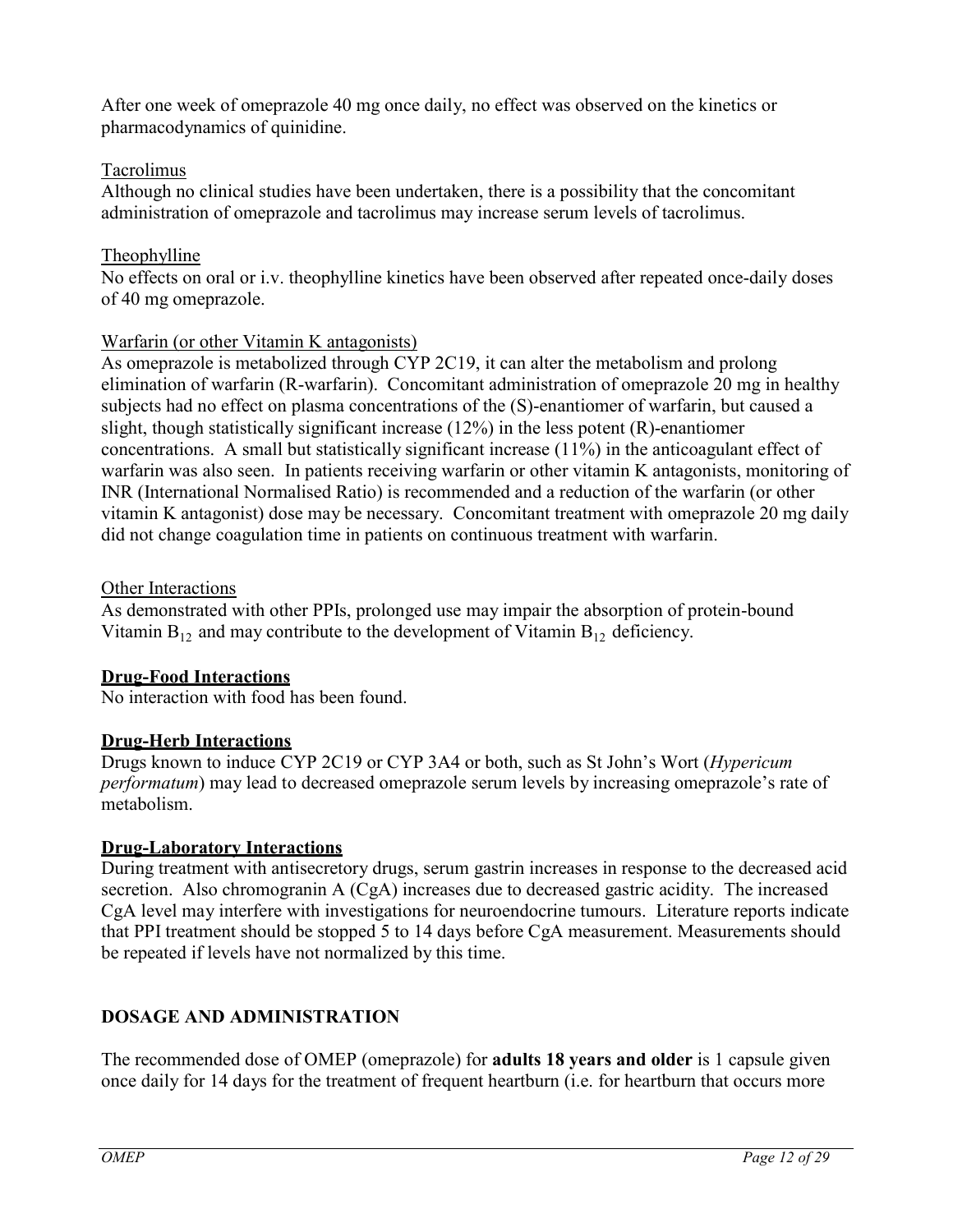than 2 days a week). The maximum dose is 1 capsule in a 24-hour period. Symptom relief should be rapid. If symptom control is not achieved after 2 weeks, further investigation is recommended.

The capsules should be swallowed whole with sufficient water. A 14-day course of therapy may be repeated every 4 months.

Patients with Renal Impairment: No dose adjustment is required (see WARNINGS AND PRECAUTIONS).

Patients with Hepatic Impairment: No dose adjustment is required. The daily dose should not exceed 20 mg (see WARNINGS AND PRECAUTIONS).

Geriatrics (>65 years of age): No dose adjustment is required. The daily dose should not exceed 20 mg (see WARNINGS AND PRECAUTIONS).

## **Missed Dose**

A missed dose may be taken within 12 hours of the scheduled time. If more than 12 hours have passed since the scheduled time, the missed dose should be skipped.

# <span id="page-12-0"></span>**OVERDOSAGE**

No information is available on the effects of higher doses in man, and specific recommendations for treatment cannot be given. Single oral doses of up to 400 mg of omeprazole capsules have not resulted in any severe symptoms, and no specific treatment has been needed. As in all cases where overdosing is suspected, treatment should be supportive and symptomatic. Any unabsorbed material should be removed from the gastrointestinal tract, and the patient should be carefully monitored.

The oral  $LD_{50}$  of omeprazole in male and female rats and mice was greater than 4,000 mg/kg. In dogs, the only sign of acute toxicity was vomiting, which occurred at doses of approximately 600 mg/kg (see TOXICOLOGY).

For management of a suspected drug overdose, contact your regional Poison Control Centre immediately.

# <span id="page-12-1"></span>**ACTION AND CLINICAL PHARMACOLOGY**

## **Mechanism of Action**

Omeprazole inhibits the gastric enzyme  $H^+/K^+$ -ATPase (the proton pump) which catalyzes the exchange of H+ and K+. Omeprazole is effective in the inhibition of both basal acid secretion and stimulated acid secretion. The inhibition is dose-dependent. Daily oral doses of omeprazole 20 mg and higher showed a consistent and effective acid control.

# **Pharmacodynamics**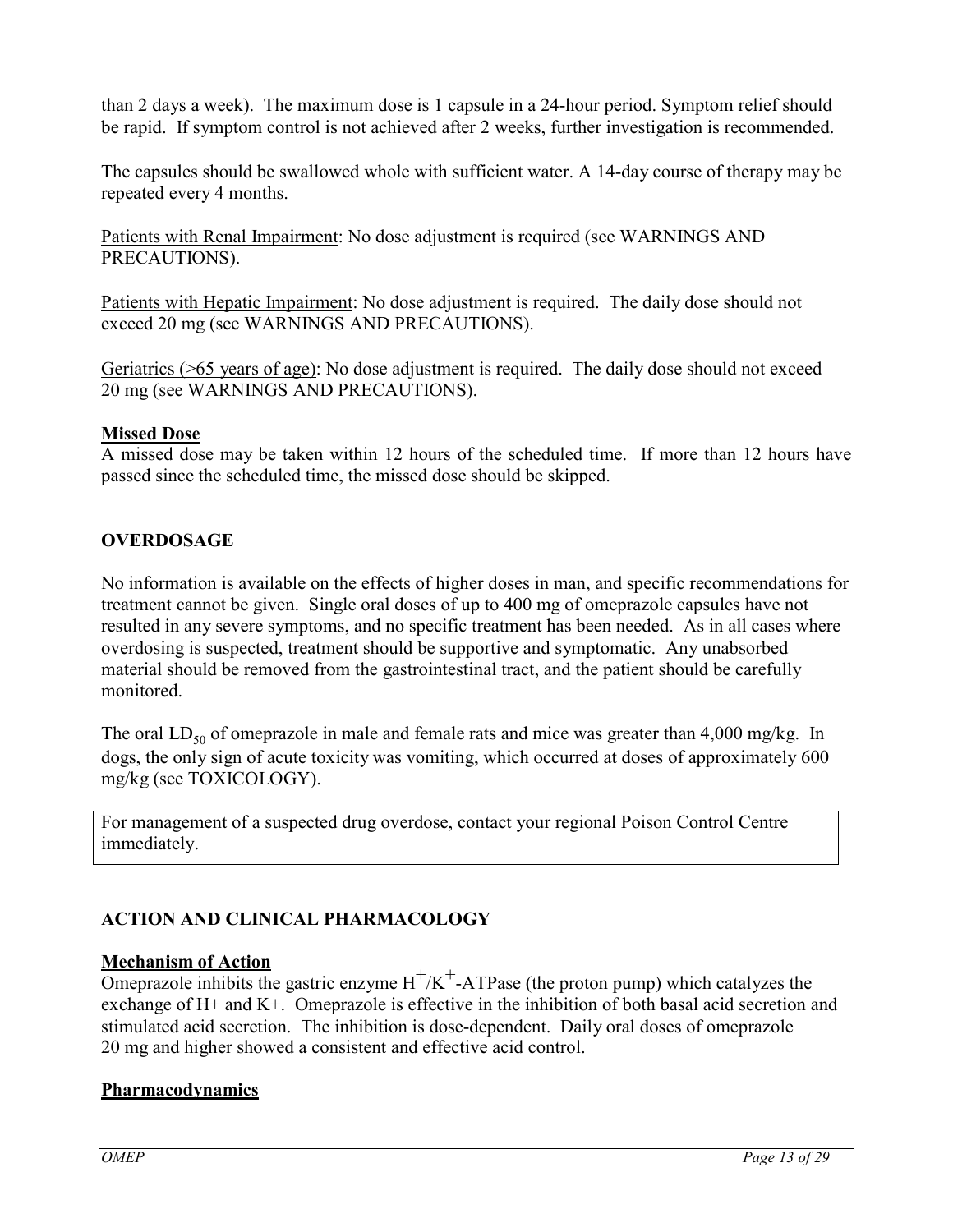Information from clinical trials in patients with duodenal ulcers in remission indicate that omeprazole demonstrate the inhibition of stimulated acid secretion and a mean reduction of 24-hour intragastric pH of approximately 80% was achieved during repeated dosing of 20 mg daily

## **Pharmacokinetics**

| <b>Single Dose</b><br><b>Arithemetic Mean</b> | ∵max<br>(ng/mL) | <b>Tmax</b> <sup>§</sup><br>(h) | 1/2<br>$\mathbf{h}$ | AUC1<br>$(ng \cdot h/mL)$ |
|-----------------------------------------------|-----------------|---------------------------------|---------------------|---------------------------|
| Fasted                                        | 310.50          | 2.85                            | 0.97                | 569.48                    |
| $_{\rm{fed}}$                                 | 271 72          | 7.50                            | 0.85                | 623.48                    |

#### **Summary of Omeprazole Pharmacokinetic Parameters in Healthy Male Volunteers**

**§** Expressed as the median

**Absorption:** Omeprazole is absorbed rapidly. Food has no effect on the bioavailability of the capsule. Peak plasma levels occur within about four hours.

The antisecretory effect of omeprazole is directly proportional to the AUC; it is not dependent on the plasma concentration at any given time. Omeprazole is 95% bound to plasma proteins.

**Metabolism and Excretion:** Omeprazole undergoes first pass metabolism by the cytochrome P-450 system, mainly in the liver, through CYP 2C19 and CYP 3A4. The CYP 2C19 isozyme, which is involved in the metabolism of all available PPIs, exhibits polymorphism. Approximately 3% of the Caucasian population and 15-20% of Asian populations lack a functional CYP 2C19 enzyme and are called poor metabolisers.

Following i.v. administration and oral administration (capsules) of omeprazole, 80% of the dose is recovered as urinary metabolites. The remaining 20% is excreted in the feces.

# **Special Populations and Conditions**

**Geriatrics:** Elderly subjects showed a 36% increase in bioavailability, reduced total plasma clearance and reduced urinary excretion of metabolites. Elimination half-life was also prolonged by 50%. The mean urinary excretion of metabolites was 68% of the dose. These changes are consistent with reduction in pre-systemic and systemic elimination, typical in the elderly. The daily dose should, as a rule, not exceed 20 mg in this patient group (see WARNINGS AND PRECAUTIONS).

**Hepatic Impairment:** Patients with impaired liver function showed a 75% increase in bioavailability, reduced total plasma clearance, and a four-fold prolongation of the elimination halflife. Dosage for patients with liver cirrhosis and other liver dysfunction should, as a rule, not exceed 20 mg daily (see WARNINGS AND PRECAUTIONS).

**Renal Impairment:** The pharmacokinetics of omeprazole in patients with impaired renal function was virtually the same as in healthy subjects.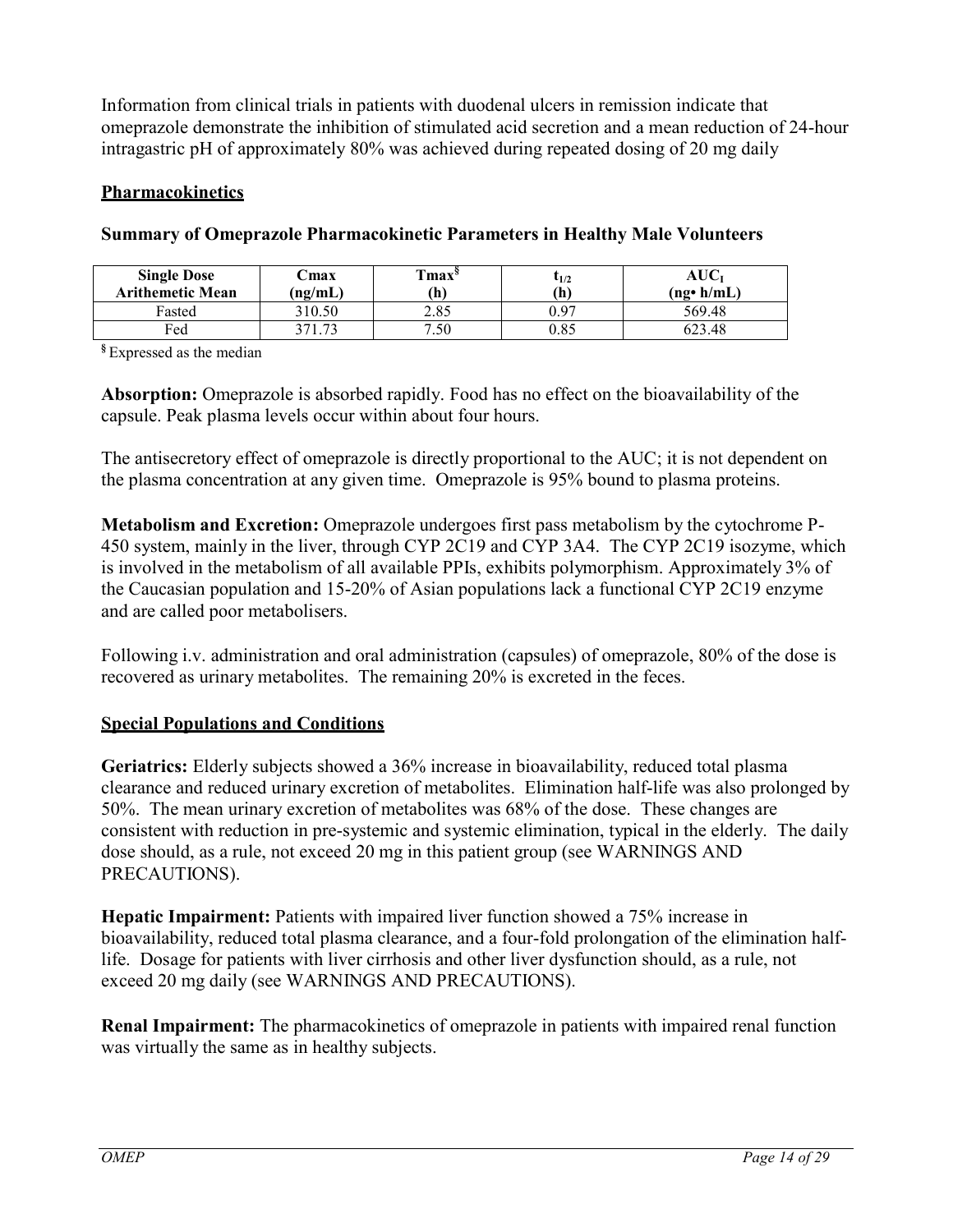# <span id="page-14-0"></span>**STORAGE AND STABILITY**

Store between 15 and 30°C. Protect from moisture.

## <span id="page-14-1"></span>**DOSAGE FORMS, COMPOSITION AND PACKAGING**

OMEP are hard gelatin capsules filled with pellets. Each two-piece capsule consists of a dark pink cap imprinted with OME 20 and a pink body imprinted with OME 20.

OMEP (omeprazole) delayed release capsules contain 20 mg/capsule of omeprazole.

In addition to omeprazole, each capsule contains the nonmedicinal ingredients: carrageenan, croscarmellose sodium, dibutyl sebacate, hypromellose, hypromellose phthalate, iron oxide red, lactose anhydrous, low-substituted hydroxypropyl cellulose, microcrystalline cellulose, polysorbate 80, potassium chloride, povidone, talc, titanium dioxide, water.

Available in blister packs of 14 capsules.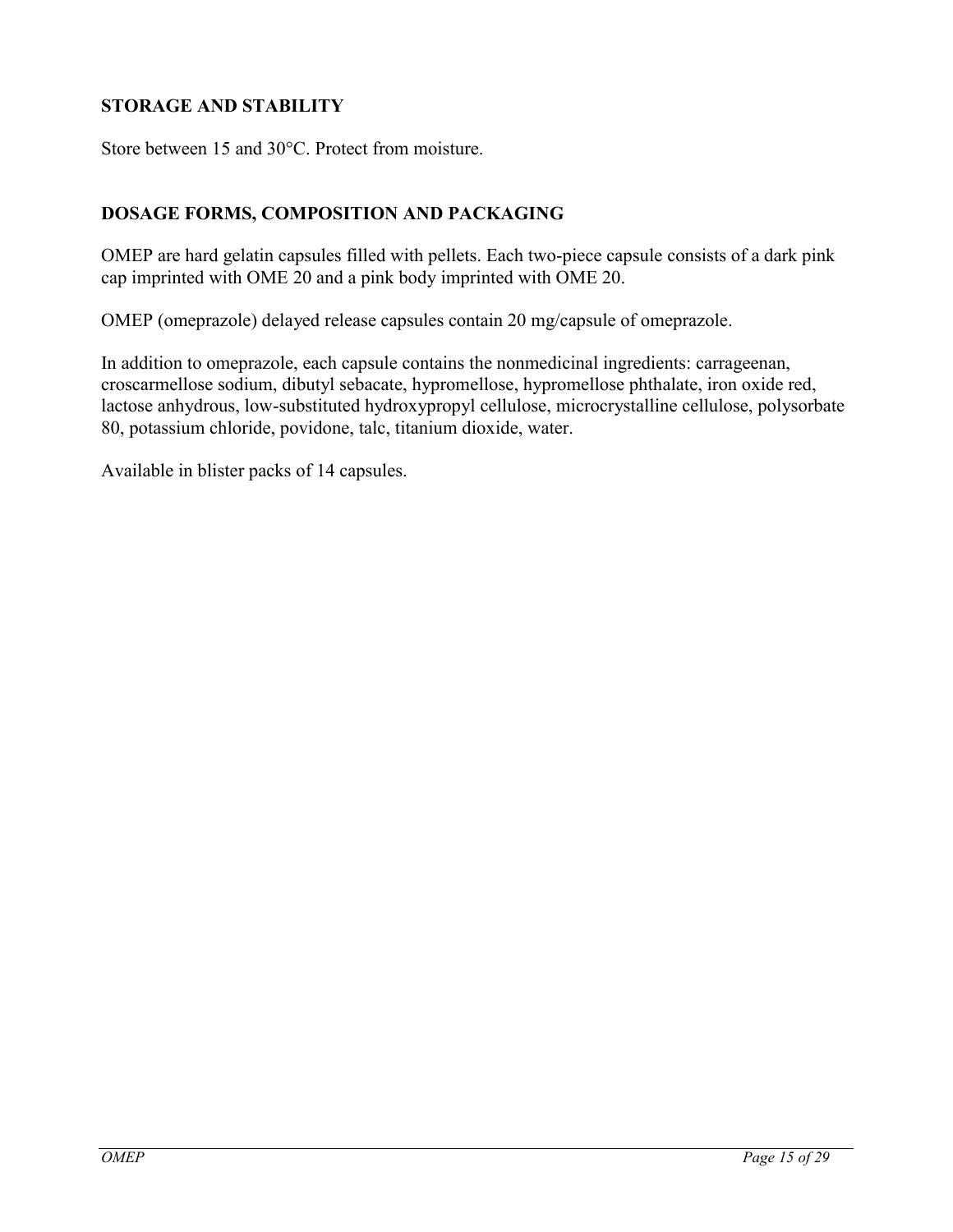## <span id="page-15-0"></span>**PART II: SCIENTIFIC INFORMATION**

#### <span id="page-15-1"></span>**PHARMACEUTICAL INFORMATION**

| <b>Drug Substance</b>         |                                                                                                                                                                                                                                     |  |  |
|-------------------------------|-------------------------------------------------------------------------------------------------------------------------------------------------------------------------------------------------------------------------------------|--|--|
| Proper Name                   | Omeprazole                                                                                                                                                                                                                          |  |  |
| <b>Chemical Name</b>          | 5-methoxy-2-{[(4-methoxy-3,5-dimethyl-2-pyridinyl)methyl]-                                                                                                                                                                          |  |  |
|                               | sulfinyl}-1H-benzimidazole.                                                                                                                                                                                                         |  |  |
| Molecular Formula             | $C_{17}H_{19}N_3O_3S$                                                                                                                                                                                                               |  |  |
| Molecular Weight              | $345.4$ g/mol                                                                                                                                                                                                                       |  |  |
| Structural Formula            | H<br>CH <sub>2</sub><br>$H_3C$<br>CH3<br>$H_3$                                                                                                                                                                                      |  |  |
| Physicochemical<br>Properties | Omeprazole is a non-hygroscopic, crystalline substance which<br>melts with decomposition at about 150°C. The substance is<br>slightly soluble in water. The pKa of the benzimidazole is 8.8<br>and that of the pyridinium ion, 4.0. |  |  |

# <span id="page-15-2"></span>**CLINICAL TRIALS**

#### Heartburn

The prevention of frequent heartburn by omeprazole magnesium has been examined in two pivotal randomized, double-blind, placebo-controlled trials conducted in 2086 subjects with heartburn 2 or more days per week. With consecutive daily dosing for 14 days, omeprazole- treated subjects had a significantly greater percentage of heartburn free days than did placebo- treated patients (64.4% *vs.* 39.4%; p<0.001, Study 1 and 67.8% *vs.* 37.9%; p<0.001, Study 2). Omeprazole magnesium-treated subjects had a greater percentage of nights with no nocturnal heartburn symptoms (84.7% *vs.*  74.5%; p≤0.05, Study 1 and 86.1% *vs.* 75.4%; p≤0.05, Study 2). Consecutive daily dosing with omeprazole magnesium also resulted in a greater percentage of days with no more than mild heartburn *vs.* placebo. For all 14-day outcomes, omeprazole magnesium provided significantly greater protection against heartburn than placebo in both studies.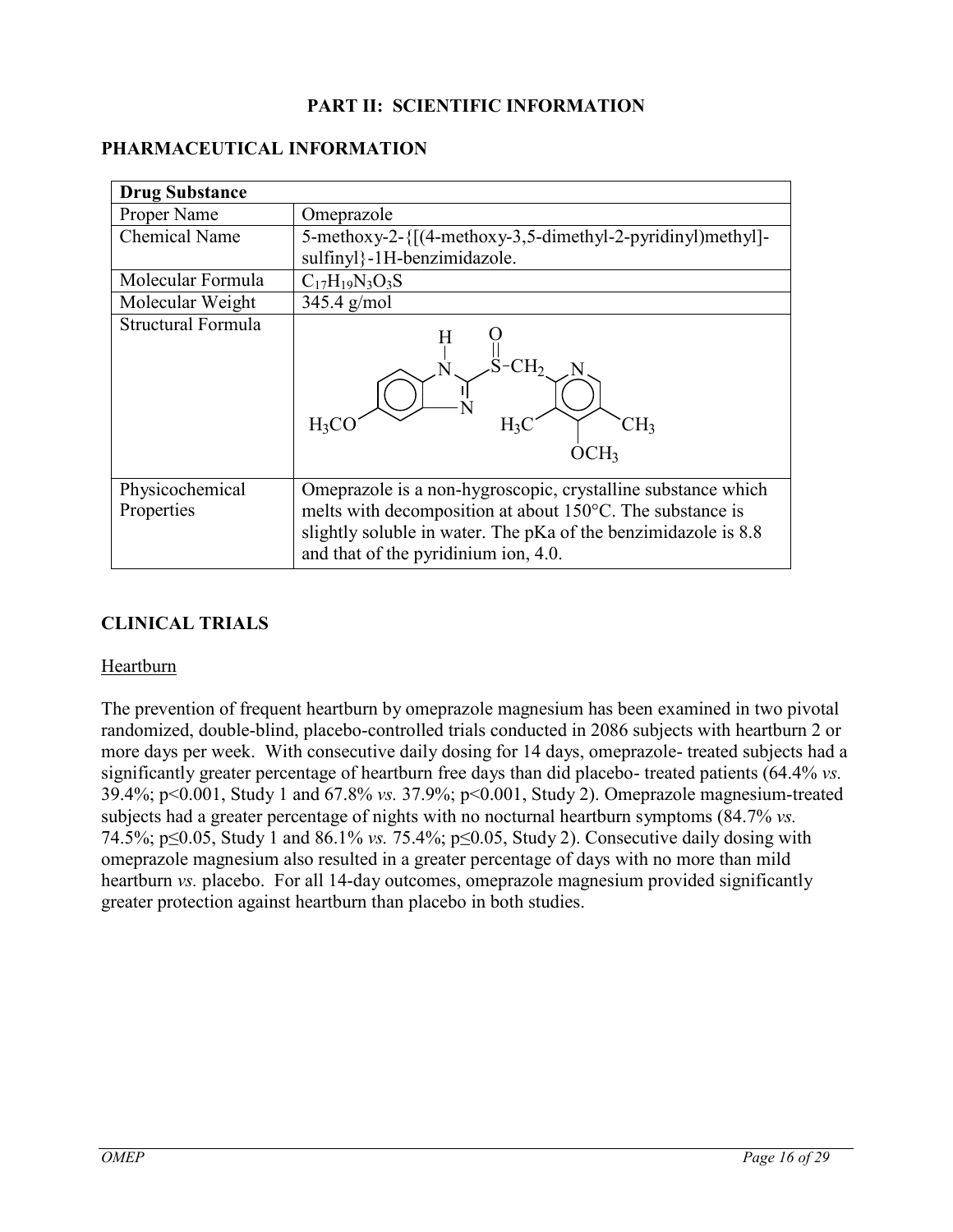## **Comparative Bioavailability Studies**

Two comparative randomized, single-dose, 2-way, crossover bioavailability studies were performed using healthy male human volunteers under fasting conditions and fed conditions. The rate and extent of absorption of omeprazole following a single 20 mg (1x20 mg capsule) oral dose of Sandoz Omeprazole and LOSEC<sup>®</sup> were measured and compared. The results from measured data are summarized as follows:

## **Fasted Study**

Twenty-eight healthy non-smoking adult male volunteers were enrolled in the study, and all 28 subjects completed the clinical phase of the study. The statistical and pharmacokinetic analyses were performed based on 28 subjects.

| Omeprazole in Plasma<br>(1 x 20 mg)<br>From measured data for fasted condition<br>Geometric Least-Square Means<br>Arithmetic Mean (CV %) |                            |                            |                                                       |                         |  |
|------------------------------------------------------------------------------------------------------------------------------------------|----------------------------|----------------------------|-------------------------------------------------------|-------------------------|--|
| Parameter                                                                                                                                | Test <sup>*</sup>          | Reference <sup>†</sup>     | % Ratio of<br>Geometric Least-<br><b>Square Means</b> | 90% Confidence Interval |  |
| $AUC_T$<br>$(ng \cdot h/mL)$                                                                                                             | 296.73<br>397.2 (95.4)     | 343.14<br>465.9 (97.5)     | 86.5                                                  | $81.4 - 91.9$           |  |
| AUC <sub>I</sub><br>$(ng \cdot h/mL)$                                                                                                    | 311.50<br>427.9 (92.2)     | 355.23<br>508.6 (94.0)     | 87.7                                                  | $81.5 - 94.3$           |  |
| $C_{\text{max}}$<br>(ng/mL)                                                                                                              | 172.7812<br>216.811 (75.2) | 212.7105<br>268.754 (72.6) | 81.2                                                  | $69.7 - 94.7$           |  |
| $T_{\text{max}}^{\S}$<br>(h)                                                                                                             | 2.1654(57.9)               | 1.8113(51.4)               |                                                       |                         |  |
| $T_{\frac{1}{2}}^{\S}$<br>(h)                                                                                                            | 0.7847(30.0)               | 0.7919(33.5)               |                                                       |                         |  |

\*Omeprazole 20 mg capsules manufactured for Sandoz Canada Inc.

† Losec® 20 mg capsules manufactured by AstraZeneca Canada Inc., were purchased in Canada.

 $\frac{1}{2}$  Expressed as either the arithmetic mean (CV%) only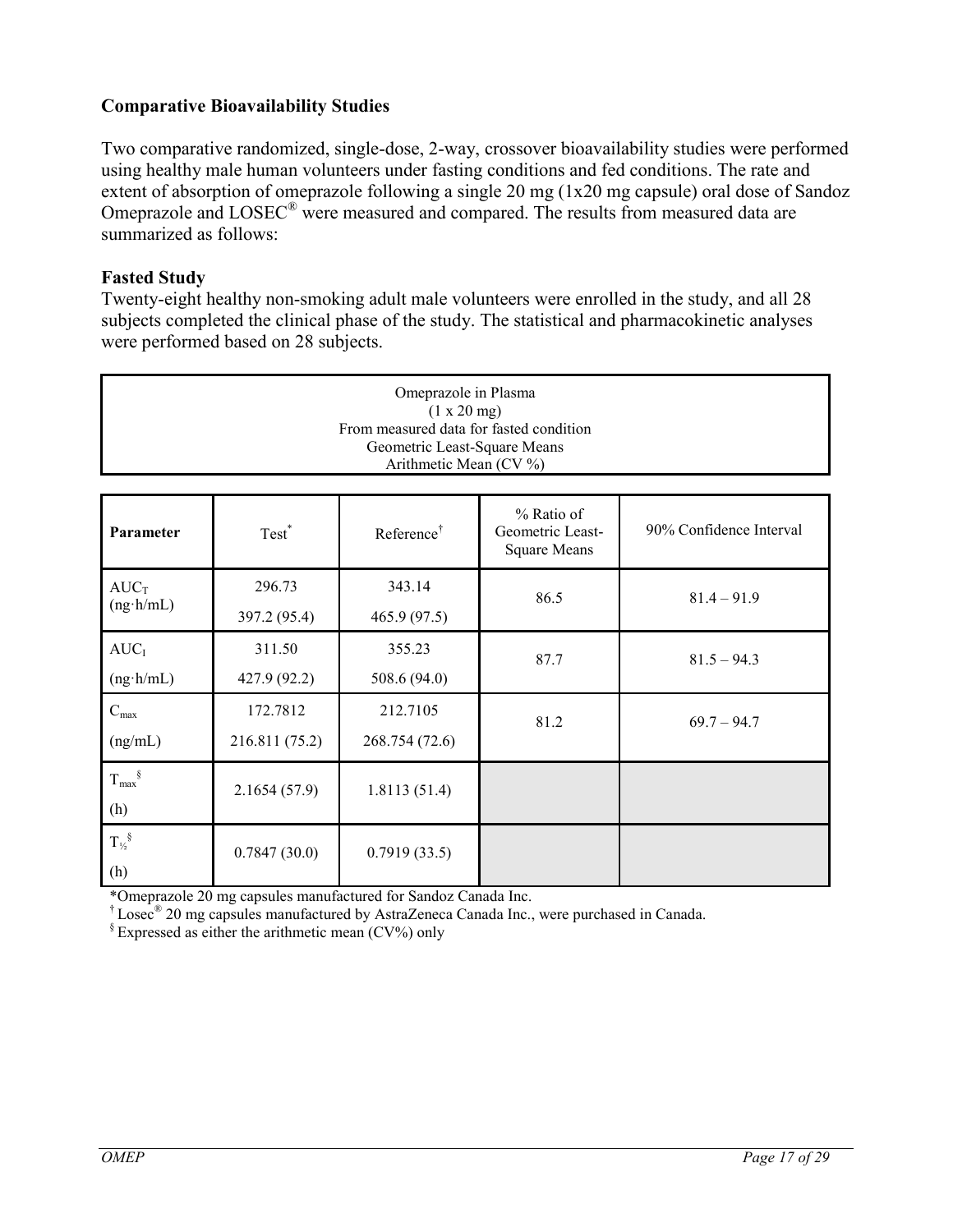# **Fed Study**

Twenty-eight healthy non-smoking adult male volunteers were enrolled in the study, and 27 of 28 subjects completed the clinical phase of the study. The statistical and pharmacokinetic analyses were performed on 27 subjects.

| Omeprazole in Plasma<br>(1 x 20 mg)<br>From measured data for fed condition<br>Geometric Least-Square Means<br>Arithmetic Mean (CV %) |                   |                        |                                                       |                         |  |
|---------------------------------------------------------------------------------------------------------------------------------------|-------------------|------------------------|-------------------------------------------------------|-------------------------|--|
| Parameter                                                                                                                             | Test <sup>*</sup> | Reference <sup>†</sup> | % Ratio of<br>Geometric Least-<br><b>Square Means</b> | 90% Confidence Interval |  |
| $AUC_T$                                                                                                                               | 468.550           | 486.153                | 96.4                                                  | $80.3 - 115.7$          |  |
| $(ng \cdot h/mL)$                                                                                                                     | 660.32 (95.9)     | 605.56 (86.9)          |                                                       |                         |  |
| AUC <sub>I</sub>                                                                                                                      | 517.926           | 494.802                | 104.7                                                 | $93.1 - 117.7$          |  |
| $(ng \cdot h/mL)$                                                                                                                     | 736.10 (95.4)     | 696.26 (99.4)          |                                                       |                         |  |
| $C_{\text{max}}$                                                                                                                      | 207.0112          | 179.0558               | 115.6                                                 | $91.8 - 145.6$          |  |
| (ng/mL)                                                                                                                               | 263.989 (60.8)    | 220.544 (59.7)         |                                                       |                         |  |
| $T_{\text{max}}^{\S}$<br>(h)                                                                                                          | 5.2766(24.2)      | 5.1776 (34.6)          |                                                       |                         |  |
| $T_{\frac{1}{2}}^{\S}$<br>(h)                                                                                                         | 1.2470(45.2)      | 1.2198(62.7)           |                                                       |                         |  |

\*Omeprazole 20 mg capsules manufactured for Sandoz Canada Inc.

† Losec® 20 mg capsules manufactured by AstraZeneca Canada Inc., were purchased in Canada.

 $\frac{1}{2}$  Expressed as either the arithmetic mean (CV%) only

# <span id="page-17-0"></span>**DETAILED PHARMACOLOGY**

## **Animal Pharmacology**

#### Pharmacodynamics

Omeprazole differs from existing inhibitors of gastric acid secretion such as histamine H<sub>2</sub>- receptor  $\alpha$  antagonists and anticholinergic agents in its ability to directly inhibit the gastric  $H^+/K^+$ - ATPase. This enzyme has been identified as the proton pump of the parietal cell.

Omeprazole had a long duration of action in all species studied. Repeated daily doses resulted in a progressive increase in the antisecretory effect during the first 3-5 days of administration. In dogs, a dose of 0.5 mcmol/kg (given as enteric coated granules) inhibited histamine-stimulated gastric acid secretion by about 20% when measured 24 hours after the first dose, and by 60-65% when measured 24 hours after dosing at steady state. Once steady state conditions were reached (after 3-5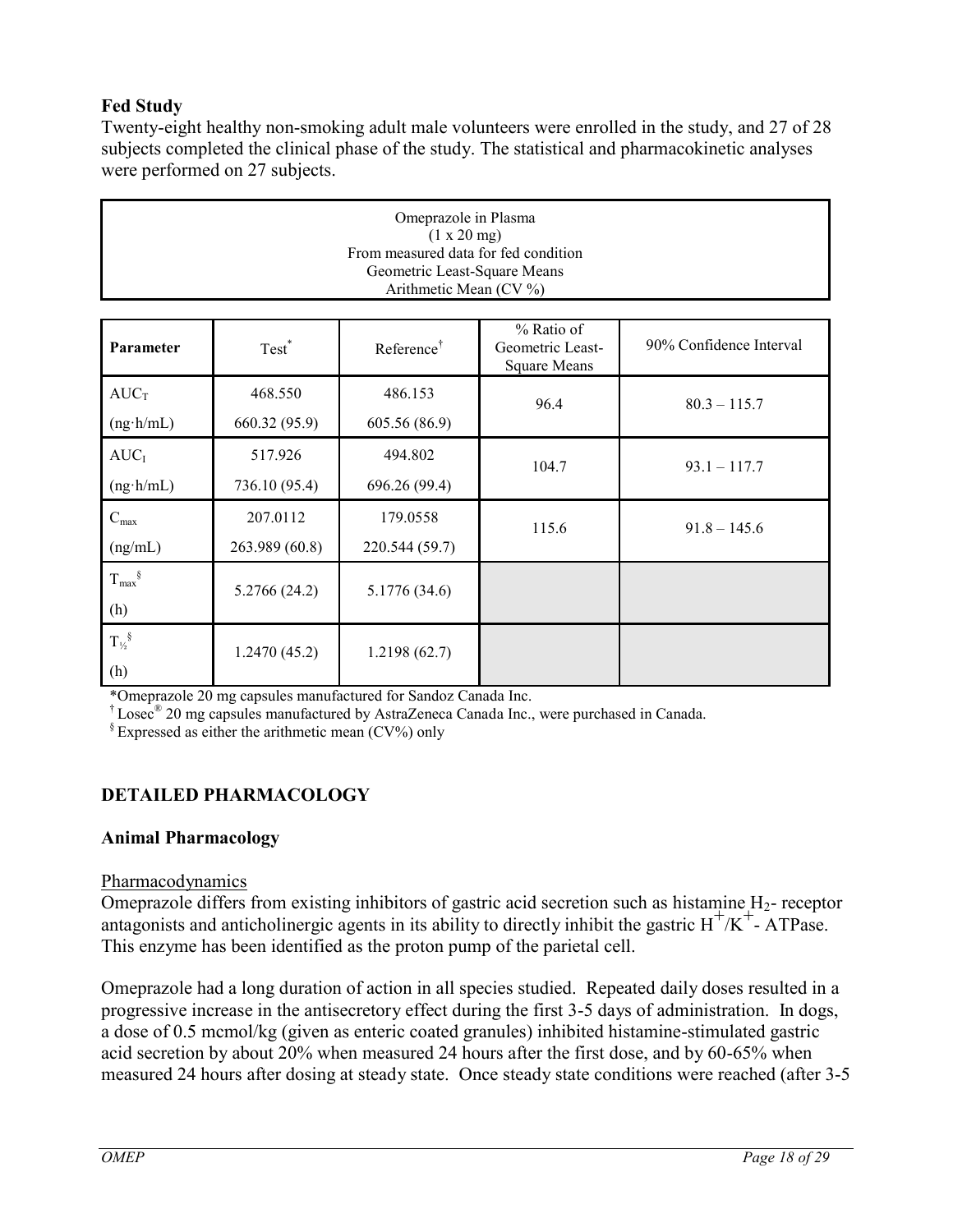days), acid inhibition remained unchanged, as established in dogs treated for periods of up to one year.

Acid secretion recovers after discontinuation of long-term treatment at the same rate as after a single dose of omeprazole, in parallel with the recovery of  $H^+/K^+$ -ATPase activity in the oxyntic mucosa. Whether this recovery reflects *de novo* synthesis of the  $H^+ / K^+$ -ATPase molecules or the dissociation of the inhibitor from the enzyme has not yet been established.

Due to the potency and long duration of action of omeprazole, repeated administrations of high doses in the rat resulted in a marked decrease of acid secretion and a secondary hypergastrinemia and hyperplasia of G-cells. In rats, administration of omeprazole 14-140 mg/kg/day resulted in plasma gastrin levels of 1,000-3,000 pg/mL as compared to 150-200 pg/mL in controls. In dogs, high doses of omeprazole (28 mg/kg/day) produced marked hypergastrinemia (1,000- 2,000 pg/mL after food intake), as compared to 100-300 pg/mL in controls. However, no hyperplasia of G-cells was evident in this species.

# Secondary Pharmacological Effects

Mean arterial blood pressure and heart rate in the anesthetized dog were not affected by omeprazole under various challenges. Circulatory and respiratory functions in the dog were not affected by omeprazole, either at rest or during exercise. Omeprazole had no anticholinergic and no antihistamine  $(H<sub>2</sub>-receptor)$  activity. In the rat, no effect on basal locomotor activity or on exploratory activity was recorded, suggesting that omeprazole is devoid of sedative or neuroleptic effects.

## Other Interactions

Omeprazole interacts with cytochrome P-450 in the rat liver. Omeprazole prolonged hexobarbital sleeping time by 12%.

# **Pharmacokinetics**

## Absorption and Distribution

Omeprazole is degraded rapidly in acidic gastric juice (rat and dog studies). Absorption is rapid. Peak plasma levels were found within 20 minutes and 1 hour after intra-duodenal and oral administration, respectively, in the dog. The drug has a low oral bioavailability, 5% in unstarved rats and 15-20% in starved male and female rats, if the drug is not protected by an enteric coating. The intra-duodenal bioavailability is approximately 70% and the oral bioavailability is approximately 15% in the dog. After absorption, omeprazole is rapidly distributed to extravascular sites and about 95% is bound to plasma proteins. The distribution of  $14^{\circ}$ C-labelled omeprazole in the mouse was investigated by autoradiography. Radioactivity was initially found in the blood and most organs. Sixteen hours after administration, the drug was confined predominantly to the stomach wall. At 48 hours, the radioactivity was eliminated.

Penetration of omeprazole and/or its metabolites across the blood-brain and placental barriers was low.

# Metabolism and Excretion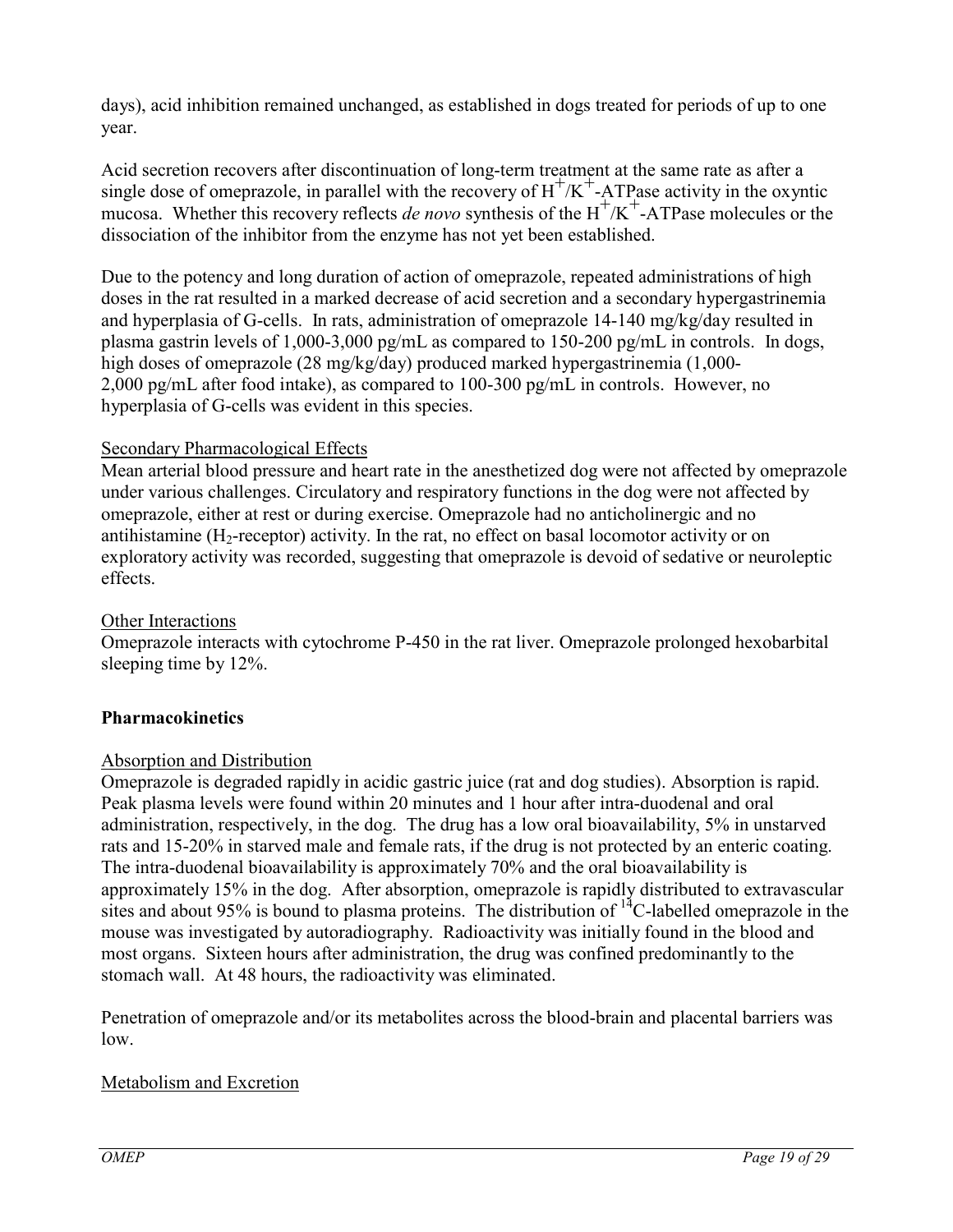Omeprazole was extensively metabolized in all species studied. In rats and dogs approximately 20-30% of the dose was excreted as urinary metabolites and the remainder by biliary excretion as metabolites in the feces. Elimination was virtually complete within 72 hours. Identifiable metabolites constituted about 50% (rat) and 70% (dog) of the total metabolite excretion in 24 hours, and about 12% of the given dose in both species.

A study in lactating rats showed that omeprazole is excreted in breast milk. The concentration in the milk at 3-5 hours post dose was 100-200 times lower than the plasma concentration. It is not known if omeprazole is excreted in human milk.

## **Human Pharmacology**

## Pharmacodynamics

In both normal volunteers and hypersecretors, omeprazole inhibited basal nocturnal and daytime acid secretion as well as meal-, histamine-, and pentagastrin-stimulated secretion (omeprazole capsule data).

| <b>Stimulus</b>                                                                    | <b>Type of Subjects</b> | <b>Omeprazole Dose</b><br>(mg) |     | Time After Dose (h) |
|------------------------------------------------------------------------------------|-------------------------|--------------------------------|-----|---------------------|
|                                                                                    |                         |                                |     |                     |
|                                                                                    |                         | 20                             | 80  |                     |
| Basal                                                                              | $Hsu*$                  | 33%                            |     | 1-4                 |
| Basal-Nocturnal                                                                    | $DU$ (rem)**            | 49%                            |     | 15-24               |
| Sham Feeding                                                                       | <b>HSu</b>              | 23%                            |     | $1.5 - 3.5$         |
| Betazol                                                                            | <b>HSu</b>              | 38%                            |     | $1 - 4$             |
| Pentagastrin                                                                       | <b>HSu</b>              | 36%                            |     | $1 - 4$             |
| Basal                                                                              | $ZES***$                |                                | 97% | $2 - 3$             |
| * Healthy subject, **Duodenal ulcer in remission,<br>***Zollinger-Ellison syndrome |                         |                                |     |                     |

#### **Table 2. Percentage Inhibition of Mean Acid Output After Single Oral Doses of Omeprazole**

Repeated oral dosing with 20 mg of omeprazole once daily provided rapid inhibition of gastric acid secretion, with the maximum effect achieved within the first four days of treatment. Gastric emptying was unaffected by omeprazole.

In duodenal ulcer patients, a mean decrease in 24-hour intragastric acidity of about 80% was then maintained. The mean decrease in peak acid output after pentagastrin stimulation was about 70% 24 hours after repeated dosing with omeprazole 20 mg. Omeprazole caused a transient decrease in stimulated pepsin output which resolved within four hours of dosing. Omeprazole had no effect on intrinsic factor secretion.

# Other Pharmacodynamic Effects

The effect of omeprazole on various organ systems has been investigated (data taken from clinical studies using omeprazole capsules). **No clinically significant effects** attributable to the drug could be found for the following parameters: *Endocrine:* plasma levels of insulin, C- peptide, glucagon, parathyroid hormone, thyroid hormones or sex hormones, basal levels of cortisol; *Cardiovascular:*  blood pressure, heart rate, electrocardiogram; *Renal:* renal handling of acid and electrolytes; *Hepatic: liver enzymes. However, in some patients receiving omeprazole, elevated concentrations* of alkaline phosphatase, S-AST and S-ALT have been reported (see ADVERSE REACTIONS).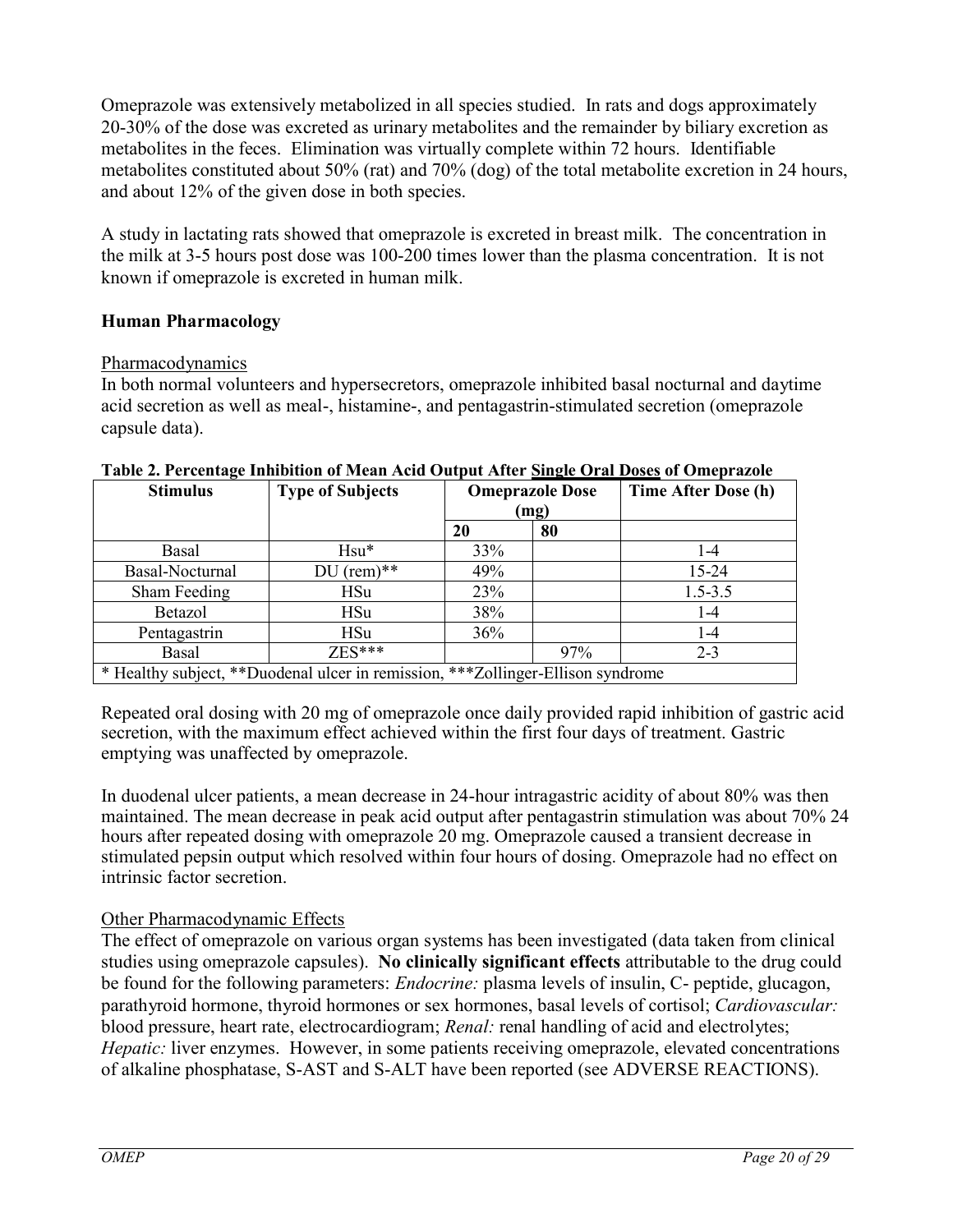An increased number of ECL cells possibly related to the increased serum gastrin levels, have been observed in both children and adults during long term treatment with omeprazole. The findings are considered to be of no clinical significance.

No clinically significant central nervous system effects have been recorded. No clinically significant effects on other organ systems have been noted. Omeprazole has no effect on acetylcholine or H<sub>2</sub>receptors.

## **Pharmacokinetics**

Omeprazole is rapidly absorbed. After an initial oral dose of omeprazole, approximately 35% of the drug is absorbed from the gastrointestinal tract. Following one week of therapy, the percentage absorbed is 43. Neither food nor antacids have any effect on the bioavailability. After oral administration, peak plasma levels occur within about four hours. The terminal plasma half-life is approximately 40 minutes; the total plasma clearance is 0.6 L/min. Although the antisecretory effect of omeprazole is directly proportional to the AUC, it is not dependent on the plasma concentration at any given time.

Omeprazole is 95% bound to plasma proteins.

Omeprazole undergoes first-pass metabolism and is completely metabolized by the cytochrome P-450 system (CYP), mainly in the liver. The major part of its metabolism is dependent upon the polymorphically expressed, specific isoform CYP 2C19 (S-mephenytoin hydroxylase). The remaining part is dependant on another specific isoform, CYP 3A4, responsible for the formation of omeprazole sulphone. As a consequence of high affinity of omeprazole to CYP 2C19, there is a potential for competitive inhibition and metabolic drug-drug interactions with other substrates for CYP 2C19. However, due to low affinity to CYP 3A4, omeprazole has no potential to inhibit the metabolism of other CYP 3A4 substrates.

The parameters below reflect mainly the pharmacokinetics in individuals with a functional CYP 2C19 enzyme, extensive metabolisers.

Total plasma clearance is about 30-40 L/h after a single dose. The plasma elimination half-life of omeprazole is usually shorter than one hour both after single and repeated oral once-daily dosing. The AUC of omeprazole increases with repeated administration. This increase is dose-dependant and results in a non-linear dose-AUC relationship after repeated administration. This time- and dose-dependency is due to a decrease of first pass metabolism and systemic clearance probably caused by an inhibition of the CYP 2C19 enzyme by omeprazole and/or its metabolites (eg. the sulphone). Omeprazole is completely eliminated from plasma between doses with no tendency for accumulation during once-daily administration.

*Poor metabolisers:* Approximately 3% of the Caucasian population and 15-20% of Asian populations lack a functional CYP 2C19 enzyme and are called poor metabolisers. In such individuals the metabolism of omeprazole is expected to be catalysed by CYP 3A4. After repeated once-daily administration of 20 mg omeprazole, the mean AUC was 5 to 10 times higher in poor metabolisers than in subjects having a functional CYP 2C19 enzyme (extensive metabolisers).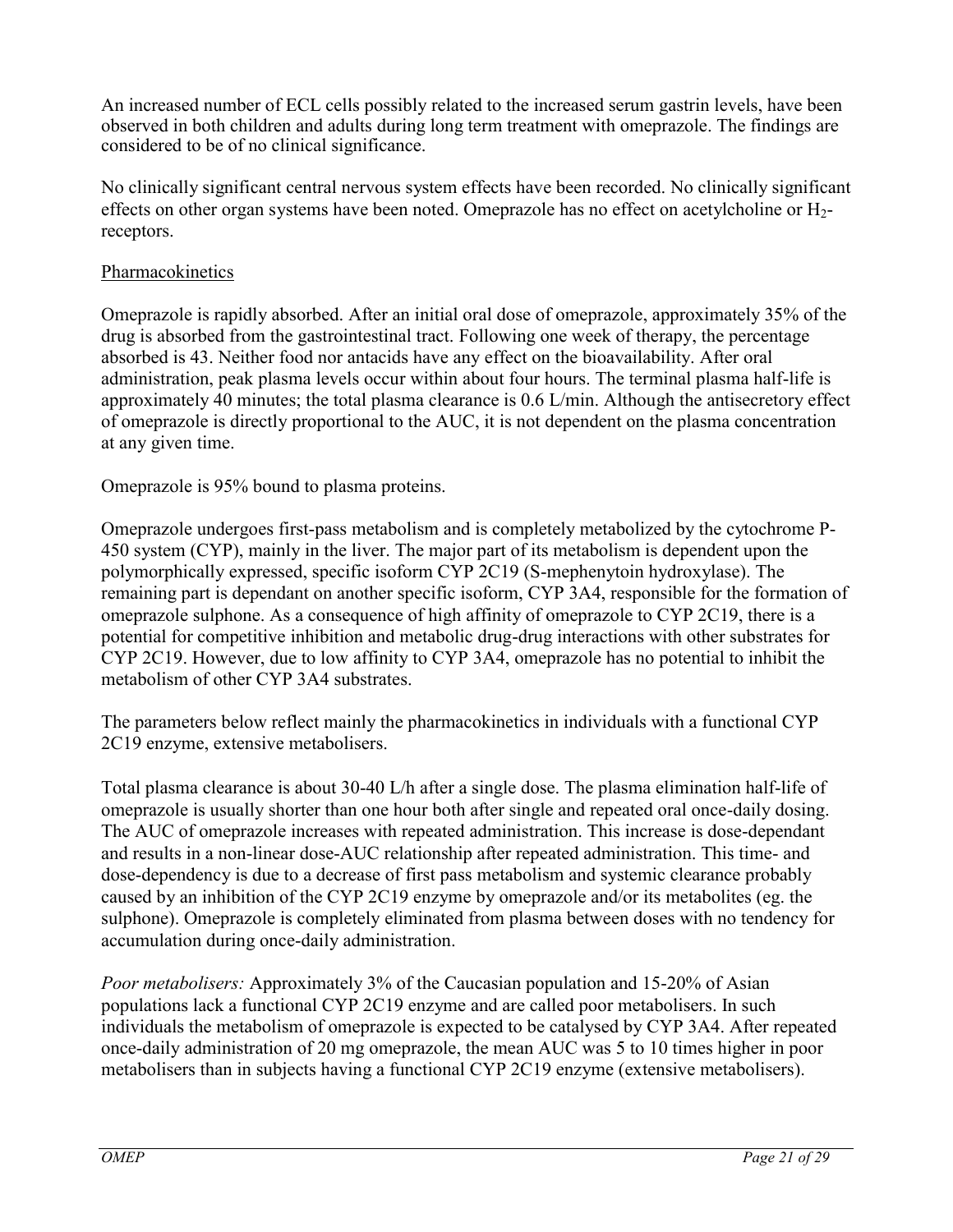Mean peak plasma concentrations were also higher, by 3 to 5 times. However, these findings have no implication on dosing of omeprazole.

Following i.v. and oral administration, 80% of the dose is recovered as urinary metabolites. The remaining 20% is excreted in the feces. Less than 0.1% of the dose administered is excreted in urine as unchanged drug.

Six urinary metabolites have been detected. The two main metabolites have been identified as hydroxyomeprazole and the corresponding carboxylic acid. Three metabolites have been identified in plasma, the sulphide and sulphone derivatives and hydroxyomeprazole. It is unlikely that these metabolites contribute to inhibition of acid secretion.

Elderly subjects showed increased bioavailability (36%), reduced total plasma clearance (to 250 mL/min) and prolonged (50%) elimination half-life (to 1.0 hour). The mean urinary excretion of metabolites was 68% of the dose. These changes are consistent with reduction in presystemic and systemic elimination, typical in the elderly. The daily dose should, as a rule, not exceed 20 mg in this patient group (see PRECAUTIONS and DOSAGE AND ADMINISTRATION).

The pharmacokinetics of omeprazole in patients with impaired renal function was virtually the same as in healthy subjects. However, patients with impaired liver function showed increased bioavailability (75%), reduced total plasma clearance (to 67 mL/min), and a four-fold prolongation of the elimination half-life (to 2.8 hours). Twenty mg given once daily to these patients for four weeks was well tolerated. Dosage for patients with liver cirrhosis and other liver dysfunction should, as a rule, not exceed 20 mg daily (see PRECAUTIONS and DOSAGE AND ADMINISTRATION).

# <span id="page-21-0"></span>**TOXICOLOGY**

## **Acute Toxicity**

| <b>SPECIES</b> | <b>SEX</b> | <b>ROUTE</b> | LD50<br>(mg/kg) |
|----------------|------------|--------------|-----------------|
| Mouse          | M          | p.o.         | >4,000          |
|                | F          | p.o.         | >4,000          |
| Mouse          | M          | p.o.         | 1,520           |
|                | F          | p.o.         | 1,380           |
| Mouse          | М          | i.v.         | 83              |
|                | F          | i.v.         | >100            |
| Rat            | М          | p.o.         | >4,000          |
|                | F          | p.o.         | >4,000          |
| Rat            | М          | p.o.         | >5,010          |
|                | F          | p.o.         | 3,320           |
| Rat            | M          | 1.V.         | $>40$           |
|                | F          | i.v.         | $>40$           |

1 Suspension in Methocel

®, not buffered \* Non-micronized test compound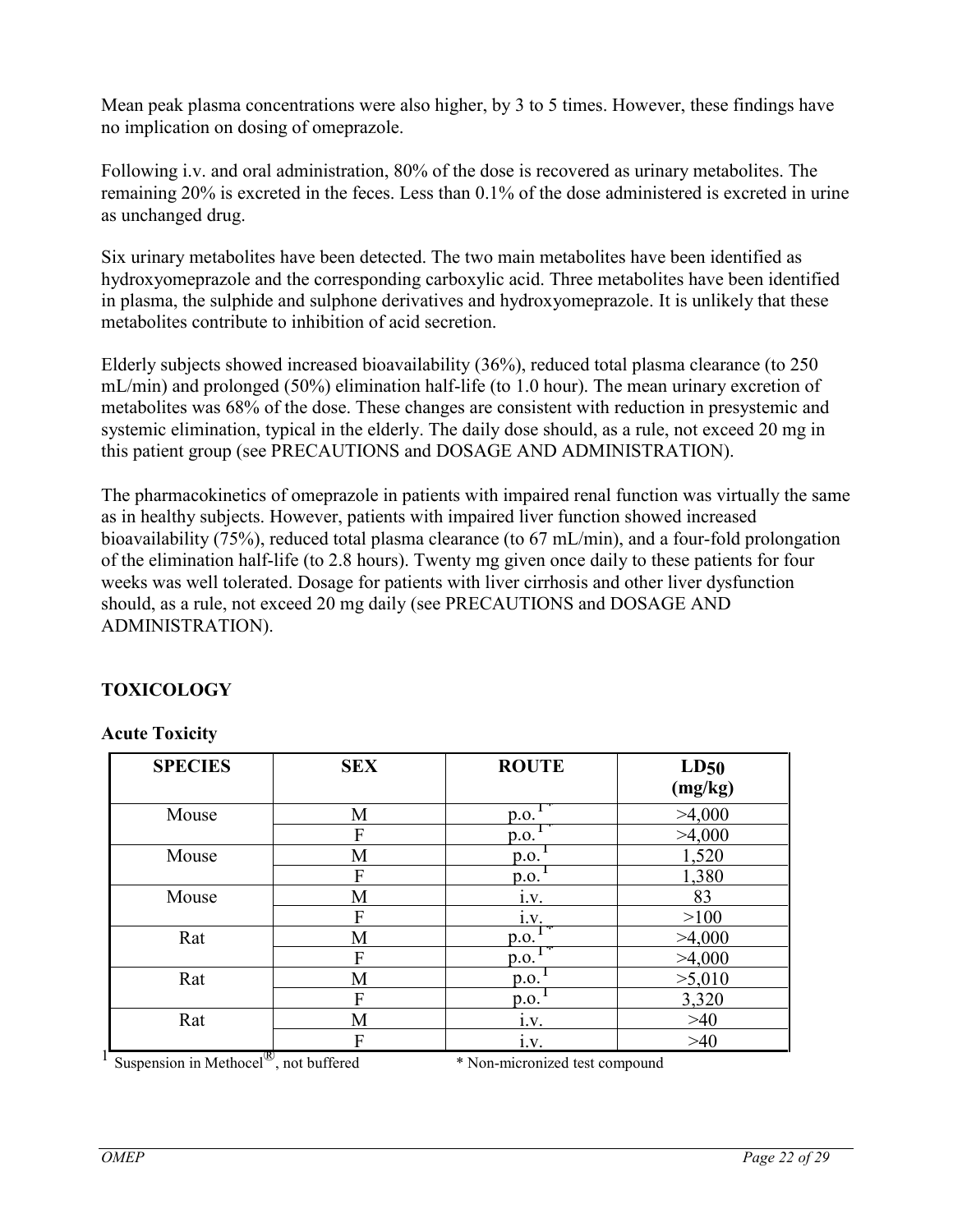The highest oral dose (4,000 mg/kg) of non-micronized omeprazole did not cause death in any of the species tested. With micronized omeprazole, suspended in Methocel®, the acute oral LD50 was approximately 1,500 mg/kg in mice; in male rats, higher than the maximum dose  $(5,000 \text{ mg/kg})$ ; and in female rats, approximately 3000 mg/kg. As much as 80% of the compound may not have been absorbed due to acid degradation of these single doses in the stomach. Death occurred within 2 days of ingestion and was preceded by reduced motor activity, reduced respiration frequency but increased respiration depth, reduced body temperature, and twitching, tremor or convulsions. The highest oral dose given to dogs (660 mg/kg) caused vomiting within 40-100 minutes of ingestion. The acute i.v. LD50 was 83 mg/kg in male mice, and in female mice >100 mg/kg. The corresponding figure in rats was >40 mg/kg. Death occurred within a few minutes of injection, preceded by cyanosis and convulsions.

# **Long-Term General Toxicity**

The general, long-term toxicity of omeprazole was studied in mice, rats, and dogs after oral and intravenous administration. Mice received oral doses of 14-140 mg/kg for up to 18 months, rats 14- 400 mg/kg for up to 24 months and dogs 1-140 mg/kg for up to 12 months. Intravenous omeprazole was given to rats in doses of 2-16 mg/kg for up to one month and dogs 1-9 mg/kg for up to one month.

In the dog, a slight to moderate atrophy of the chief cells and rugal hypertrophy were observed. These changes were reversible after treatment cessation.

Following chronic intravenous administration of omeprazole to rats  $\left(\sim\right]$  1.7-15.5 mg/kg/day) for one month and to dogs  $(\sim 0.7\text{-}8.6 \text{ mg/kg/day})$  for one month, no treatment-related changes were observed.

In the rat, decreased plasma concentrations of triiodothyronine were observed in the two highest groups; TSH increased in the high-dose males. Lower doses had no significant effect. General hypertrophy of the oxyntic mucosa was found; the size of some chief cells was decreased and some granularity was observed. Both the hypertrophy and chief cell changes were reversible.

## **Reproduction Studies**

In studies with male and female rats given oral doses of up to 138 mg/kg/day (approximately 500 times the recommended human dose), fertility and reproductive performance were not affected.

In rabbits, increased embryo-lethality and fetal resorption were observed at maternotoxic doses of 69 and 138 mg/kg/day (250 and 500 times the human dose). No maternal or fetal toxicity was observed in pregnant rats treated at doses ranging from 13.8 to 138 mg/kg/day (50 to 500 times the human dose). In rats, a slight decrease in litter size at birth and slightly impaired postnatal viability and growth were observed in offspring resulting from parents treated with high doses of 138 mg/kg/day (500 times the human dose) of omeprazole. Similar effects were not seen at lower doses.

## **Mutagenicity**

Omeprazole was tested *in vivo* (mouse micronucleus test, chromosome aberration in mice) and *in vitro* (Ames test, mouse lymphoma forward mutation assay) and showed no evidence of a mutagenic effect.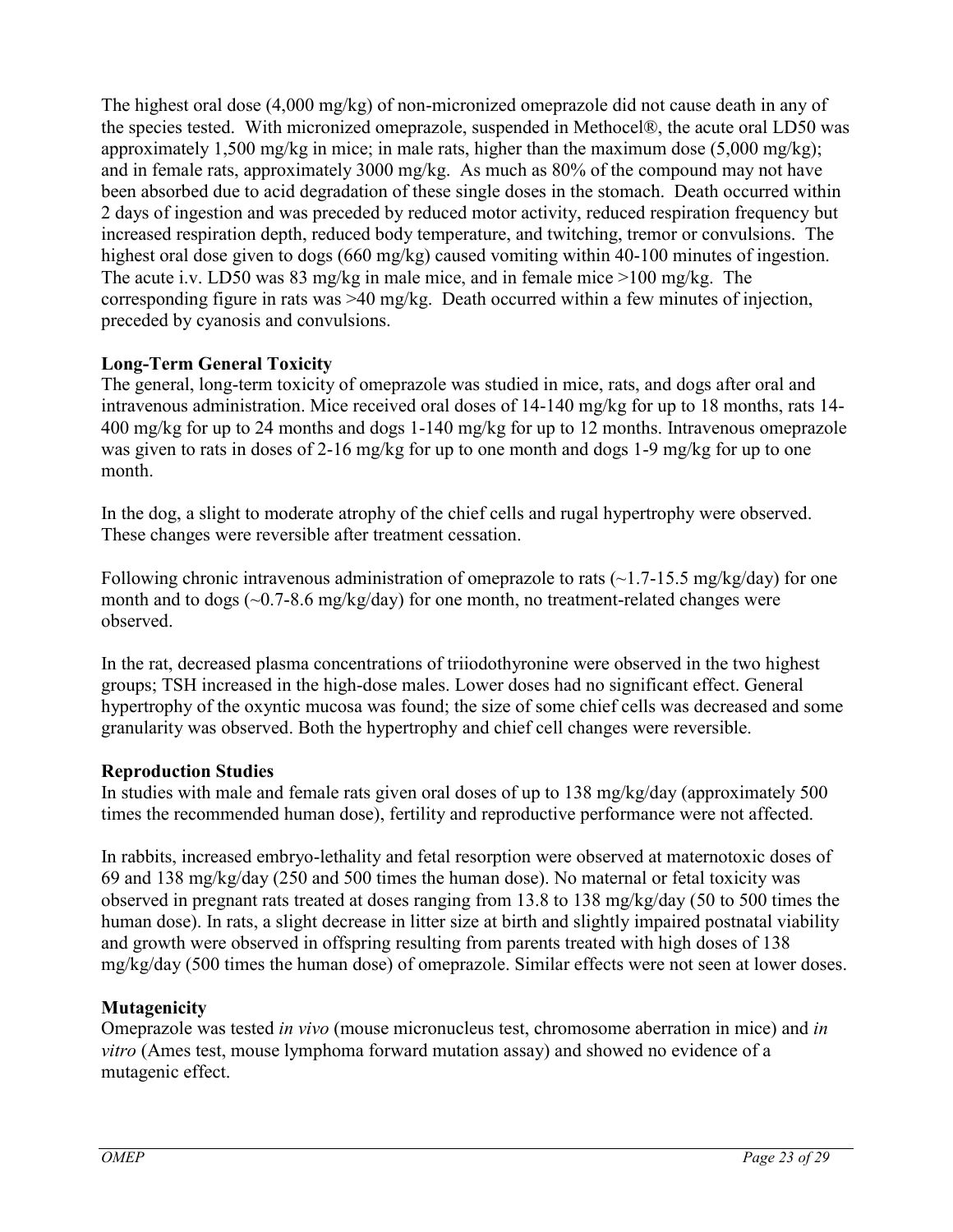## **Carcinogenicity**

An 18-month oral study was conducted in mice at doses of 14, 44, and 140 mg/kg/day. No evidence of carcinogenic potential was seen. A 24-month oral study was conducted in rats at doses of 14, 44, and 140 mg/kg/day. No increase in carcinomas was observed in any organ. However, there were dose- and time-dependent increases of tumour-like proliferations in the stomach. Histology showed a continuum from diffuse ECL-cell hyperplasia in the basal region of the gastric glands to less frequent micronoduli and occasional tumour-like proliferations, some extending into the submucosa. The proliferations were classified as gastric carcinoids. The proliferation of ECL-cells and development of carcinoids were more frequent in female rats.

No metastases were identified in any of the animals. Carcinoids have not been observed after longterm administration of omeprazole to mice and dogs.

# **Gastric ECL-Cell Carcinoids**

Extensive investigations have been carried out to explain the ECL-cell hyperplasia and the gastric carcinoid findings in rats. Gastrin produced by the G-cells in the antrum plays an important role in the feedback control of gastric acid secretion.

In one series of experiments, the antrum of rats was surgically excluded from the rest of the stomach. The removal of acid from the antrum in this way led to pronounced hypergastrinemia and, secondary to this, gastric ECL-cell proliferation. Antrectomy, which removes the source of gastrin, led to a decrease in gastric ECL-cell density. These experiments indicated that gastrin has a direct trophic effect on gastric ECL-cells. In another series of experiments, high doses of omeprazole and a histamine H2-receptor blocker caused hypergastrinemia and increased ECL-cell density. In antrectomized rats given a high dose of omeprazole, plasma gastrin levels remained normal, and consequently there was no increase in ECL-cell density. It has therefore been concluded that (i) inhibition of gastric acid secretion by large doses of omeprazole or a histamine H2-receptor blocker, evokes a natural feedback response leading to hypergastrinemia, (ii) long-standing hypergastrinemia leads to gastric ECL-cell proliferation, and (iii) there is no direct trophic effect of omeprazole on gastric ECL-cells.

An additional long-term (24 months) toxicity study in female rats (1.8-14 mg/kg/day) confirmed that the ECL-cell carcinoids were extreme end-life tumours and that there was a linear correlation between carcinoid incidence and dose of omeprazole (1.8-140 mg/kg/day). In rats given omeprazole 14 mg/kg/day for 12 months, no carcinoids were found and the ECL-cell hyperplasia recovered to normal during the next 12 months of no treatment.

No carcinoids have been found in mice, and in dogs following administration of 28 mg/kg/day for 7 years.

Investigation in man has demonstrated an initial moderate increase in gastrin levels during treatment with omeprazole, but no further increase occurred during long-term (up to three years) treatment. No significant changes have been found in the endocrine cells of the oxyntic gastric mucosa during short- or long-term treatment with omeprazole in man, to date. Chronic treatment of patients with Zollinger-Ellison Syndrome with mean daily doses of omeprazole of 60 mg/day for up to five years has not influenced the pre-treatment hypergastrinemia, and no changes in the endocrine cells of the gastric mucosa have been found on repeat biopsies.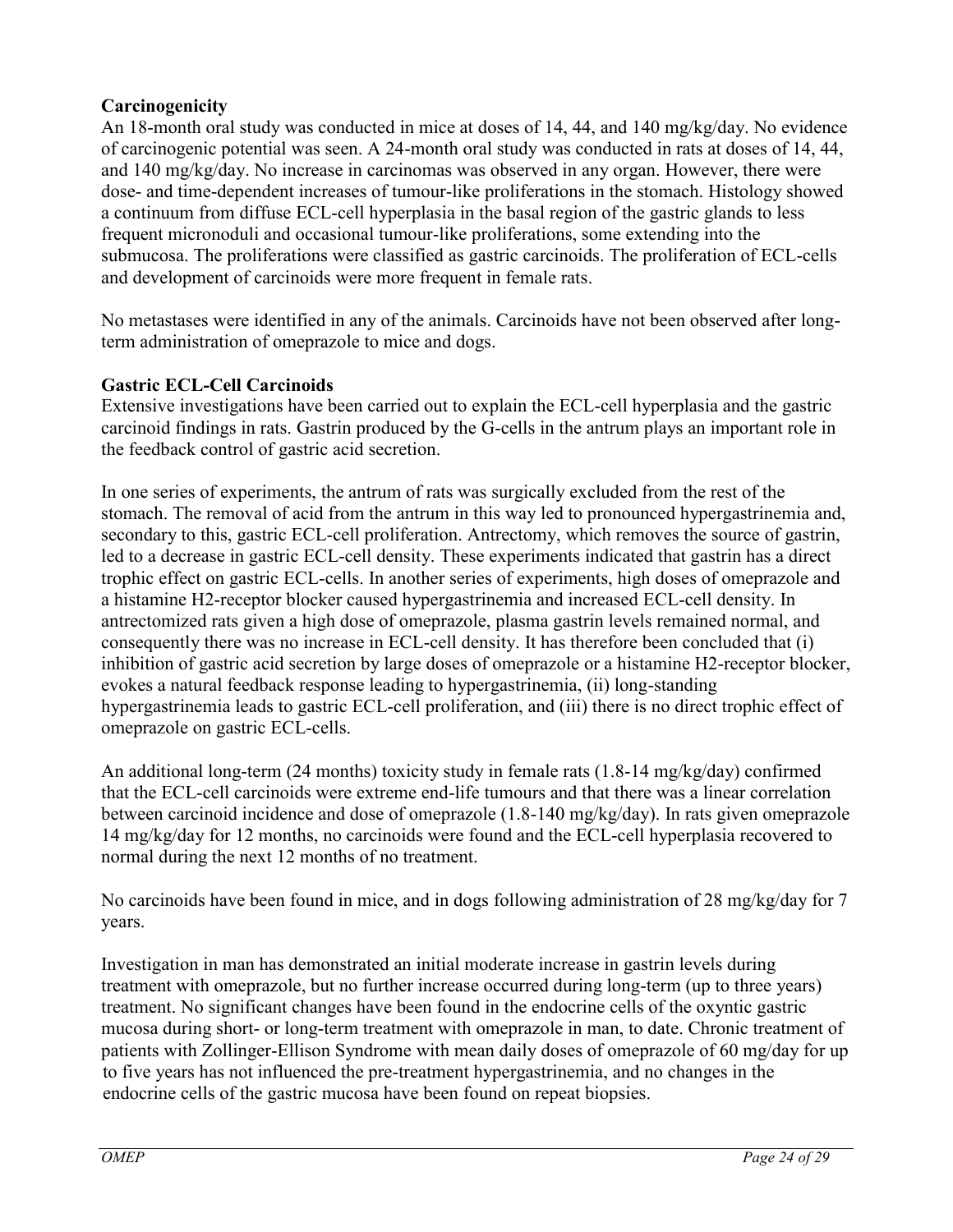## <span id="page-24-0"></span>**REFERENCES**

- 1. AB Astra. Omeprazole Monograph. Oxford Clinical Communications, 1988.
- 2. Alumets J, El Munshid HA, et al. Effect of antrum exclusion on endocrine cells of rat stomach. J Physiol 1979;286:145-155.
- 3. Andersson T. Pharmacokinetics, metabolism and interactions of acid pump inhibitors. Clin Pharmacokinet 1996;31:9-28.
- 4. Bardhan KD, Bianchi Porro G, Bose K et al. A comparison of two different doses of omeprazole versus ranitidine in treatment of duodenal ulcers. J Clin Gastroenterol 1986;8(4):408-413.
- 5. Brunner G, Creutzfeldt W. Omeprazole in the long-term management of patients with acidrelated diseases resistant to ranitidine. Scand J Gastroenterol 1989;24(Suppl 166):101-105.
- 6. Cederberg C, Ekenved G, et al. Acid inhibitory characteristics of omeprazole in man. Scand J Gastroenterol 1985;20(108):105-112.
- 7. Clissold SP, Campoli-Richards DM. Omeprazole a preliminary review of its pharmacodynamic and pharmacokinetic properties, and therapeutic potential in peptic ulcer disease and Zollinger-Ellison Syndrome. Drugs 1986;32:15-47.
- 8. Ekman L, Hansson E, et al. Toxicological studies on omeprazole. Scand J Gastroenterol 1985;20(108):53-69.
- 9. Hameeteman W, Tytgat GN. Healing of chronic Barrett ulcers with omeprazole. Am J Gastroenterol 1986;81:764-766.
- 10. Howden CW, Payton CD, et al. Antisecretory effect and oral pharmacokinetics of omeprazole in patients with chronic renal failure. Eur J Clin Pharmacol 1985;28:637-640.
- 11. Lamberts R, et al. Long-term omeprazole treatment in man. Effects on gastric endocrine cell population. Digestion 1988;39:126-135.
- 12. Lloyd-Davies KA, et al. Omeprazole in the treatment of ZES: a 4 year international study. Alimentary Pharmacol and Ther 1988;2:13-32.
- 13. McArthur KE, Collen MJ, et al. Omeprazole: Effective, convenient therapy for Zollinger-Ellison Syndrome. Gastroenterology 1985;88:939-944.
- 14. Regardh CG, Gabrielsson M, et al. Pharmacokinetics and metabolism of omeprazole in animals and man - an overview. Scand J Gastroenterol 1985;20(108):79-94.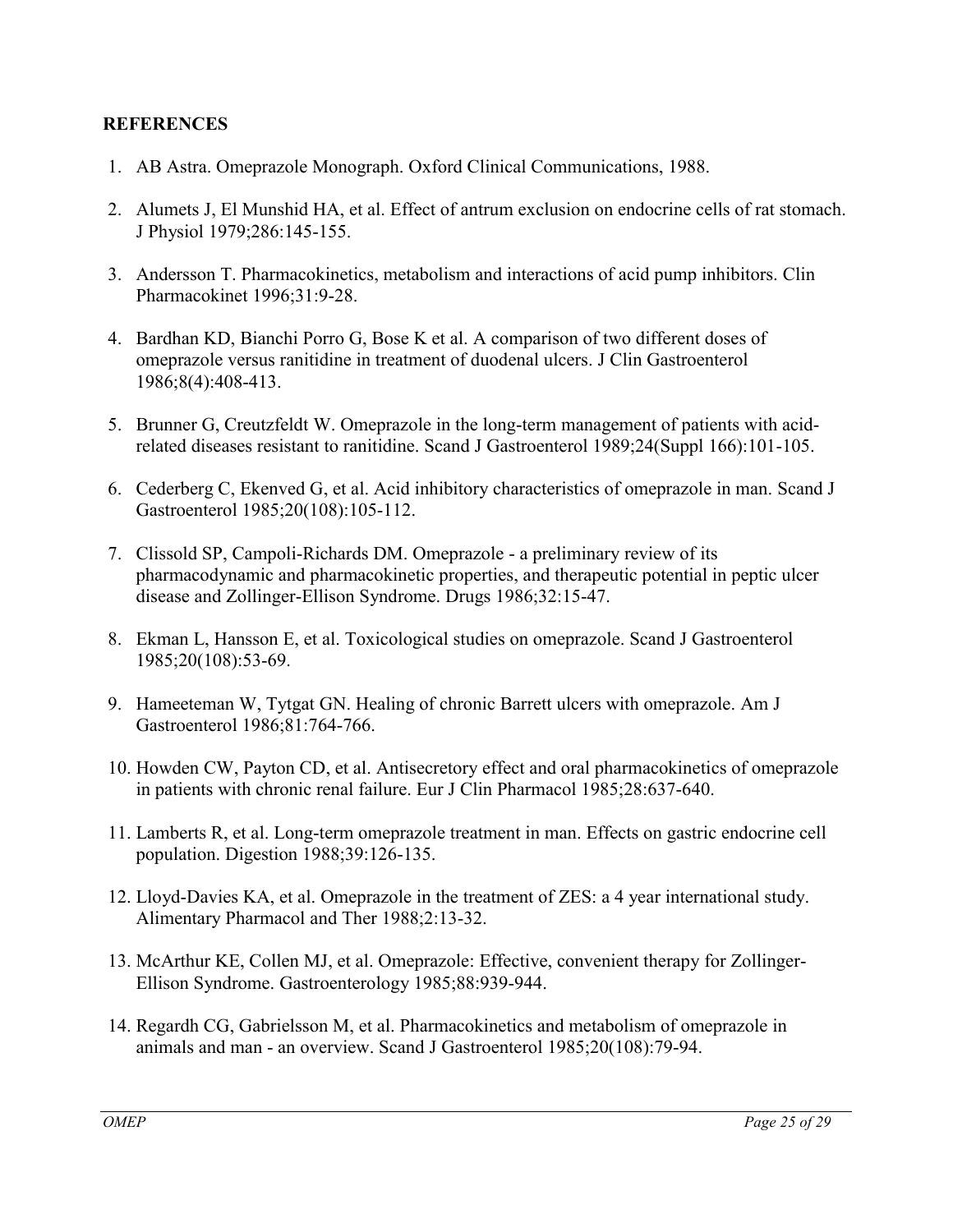- 15. Wallmark B, Lindberg P. Mechanism of action of omeprazole. ISI Atlas of Science: Pharmacology 1987;1:158-160
- 16. Product Monograph OLEXTM (Omeprazole delayed release tablets 20 mg), PENDOPHARM, Division of Pharmascience Inc., Date of Revision: March 27, 2013 (Submission Control No: 161377).
- 17. Product Monograph Sandoz Omeprazole (Omeprazole Delayed-Release Capsules) 20 mg, Sandoz Canada Inc., Date of Revision: January 27, 2014 (Submission Control No: 171341).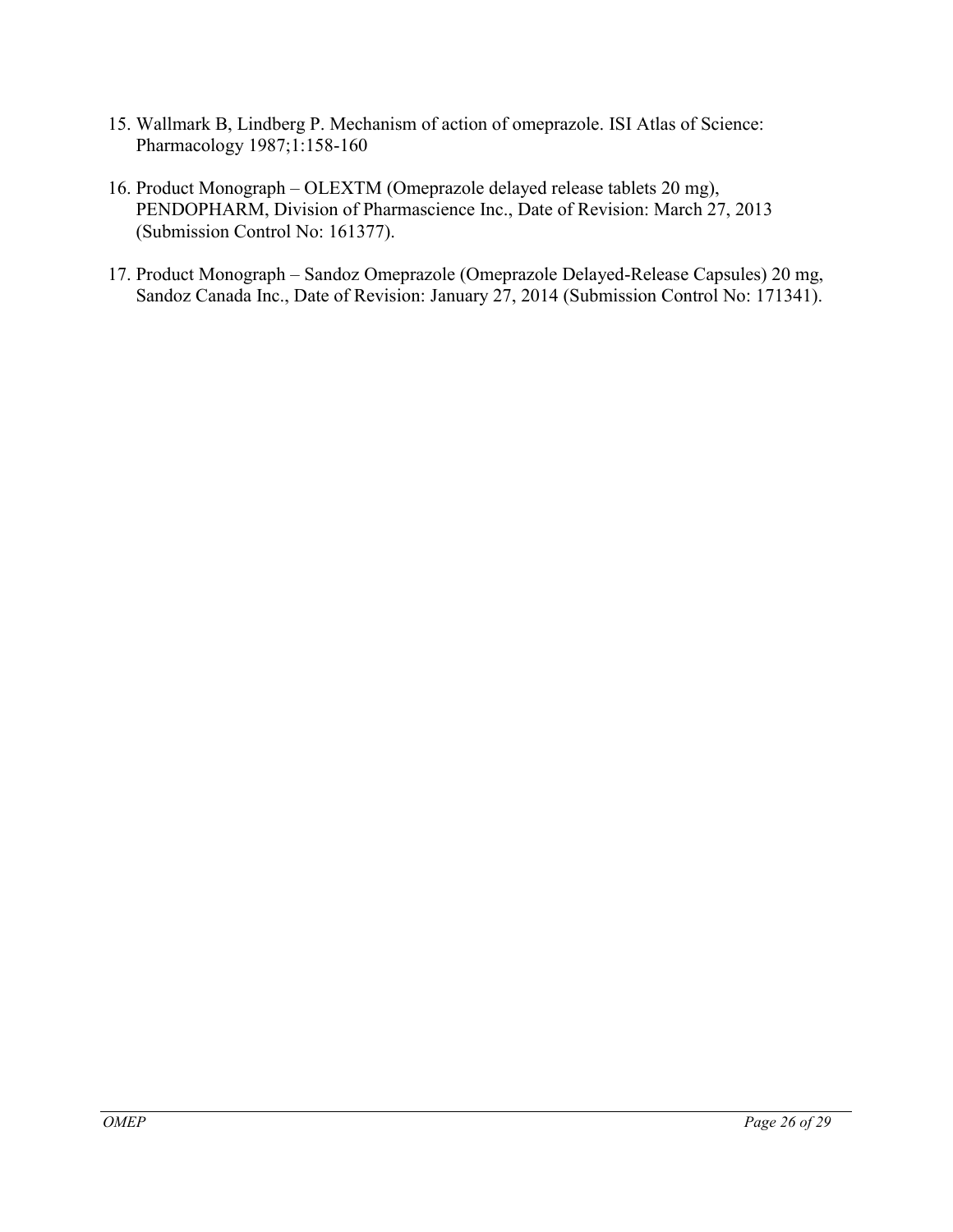#### <span id="page-26-0"></span>**PART III: CONSUMER INFORMATION**

#### **OMEP Omeprazole delayed release capsules 20 mg**

This leaflet is part III of a three-part "Product Monograph" published when OMEP was approved for sale in Canada and is designed specifically for Consumers. This leaflet is a summary and will not tell you everything about OMEP. Contact your doctor or pharmacist if you have any questions about the drug.

#### **ABOUT THIS MEDICATION**

#### **What the medication is used for:**

OMEP is recommended for Adults (18 years and older) to relieve **frequent heartburn** – when you have heartburn 2 or more days a week.

Heartburn is a painful burning feeling in the chest which rises up to the throat.

OMEP is not the right medicine for you if you suffer from heartburn once a week or less, or if you want immediate relief.

#### **What it does:**

OMEP belongs to a group of medicines called proton pump inhibitors which work by reducing the amount of acid the stomach makes.

OMEP works differently from other non-prescription heartburn products, such as antacids and other acid reducers. OMEP stops acid production at the source, the acid pump inside your stomach that produces acid.

Although OMEP will start to suppress acid within a few hours, it is not intended to give instant relief. You may have to wait 3 to 5 days to feel the full effect of the product on heartburn symptoms, although some people get complete relief of symptoms within 24 hours. Make sure you take the capsules for all 14 days even if you start to feel better.

#### **What else can you do to help avoid your symptoms?**

- Avoid or limit foods such as: caffeine, chocolate, spicy or fatty foods, and alcohol.
- Eat smaller, more frequent meals. Avoid eating or drinking late at night or 2-3 hours before bedtime.
- Avoid lying down or bending over soon after eating.
- Try to reduce stress.
- If you are overweight, try to reduce excess weight.
- If you smoke, try to stop smoking or reduce the amount you smoke.

#### **When it should NOT be used:**

You should not take OMEP if you think you might be allergic to omeprazole or any of the ingredients (see "What the nonmedicinal ingredients are").

#### **What the medicinal ingredient is:**

The medicinal ingredient is omeprazole.

#### **What the non-medicinal ingredients are:**

Each 20 mg capsule contains the non-medicinal ingredients: carrageenan, croscarmellose sodium, dibutyl sebacate, hypromellose, hypromellose phthalate, iron oxide red, lactose anhydrous, low-substituted hydroxypropyl cellulose, microcrystalline cellulose, polysorbate 80, potassium chloride, povidone, talc, titanium dioxide, water.

#### **What dosage forms it comes in:**

OMEP is available in capsules containing 20 mg of omeprazole.

#### **WARNINGS AND PRECAUTIONS**

#### **Warnings. Do not use if:**

- You have trouble or pain swallowing food, have bloody black stools or are vomiting with blood.
- You have been having frequent heartburn for over 3 months.

These may be signs of a more serious condition. You may need different treatment. See your doctor immediately.

OMEP may decrease the efficacy of some drugs used for HIV treatment (**atazanavir and nelfinavir**) or heart disease (**clopidogrel**); these drugs should not be used with OMEP.

BEFORE you use OMEP, talk to your doctor or pharmacist if you:

- are taking any other medicines to reduce stomach acid
- have heartburn with light-headedness, sweating or dizziness
- have chest pain or shoulder pain with shortness of breath; sweating; pain spreading to arms, neck or shoulders
- have frequent wheezing, particularly with heartburn
- have unexplained weight loss
- have nausea or vomiting
- have stomach pain
- have jaundice or other liver problems
- now have or in the past have had a gastric ulcer or surgery on your stomach or bowels
- **are pregnant, plan to become pregnant, or are breastfeeding**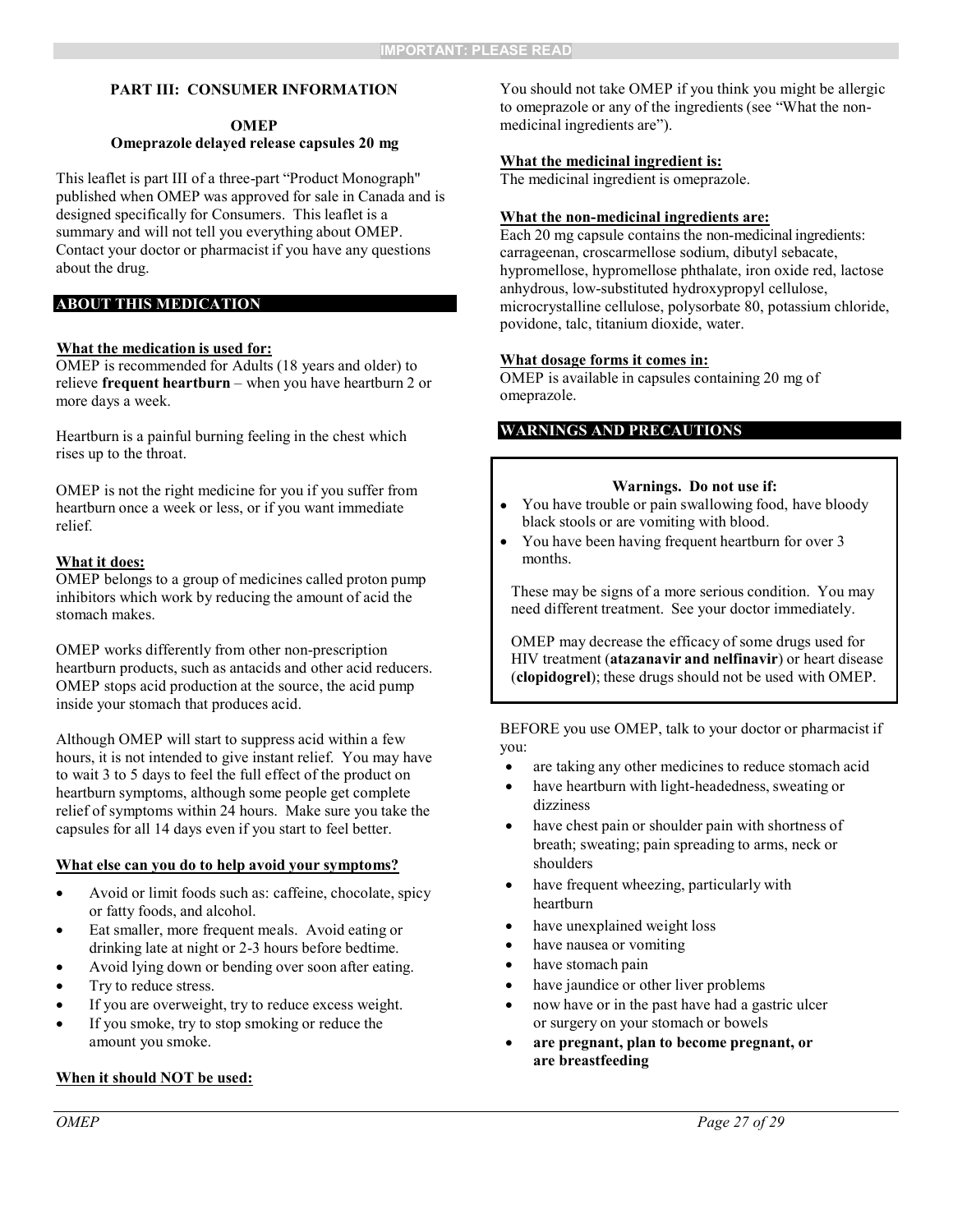#### **STOP USE and ask your doctor if:**

- you have severe and/or persistent diarrhea
- your heartburn continues or worsens
- you need to take this product for more than 14 days
- you need to take more than 1 course of treatment within a 4-month period

#### **INTERACTION WITH THIS MEDICATION**

Drugs that may interact with OMEP include the following. Ask your doctor or pharmacist before use if you are taking:

- Atazanavir, Nelfinavir (medicines for HIV infection)
- Cilostazol\* (a medicine to treat leg pain)
- Clarithromycin, Erythromycin (antibiotics)
- Clopidogrel (a heart medicine)
- Diazepam (an anxiety medicine)
- Digoxin (a heart medicine)
- Erlotinib (a medicine against cancer) or any other anticancer drug from the same class
- Ketoconazole, Itraconazole, Voriconazole (antifungal or anti-yeast medicines)
- Methotrexate (a medicine used against cancer)
- Phenytoin (an epilepsy medicine)
- St John's Wort (*Hypericum perforatum*)
- Tacrolimus (an immune system medicine)
- Warfarin (a blood-thinning medicine)

*\*not marketed in Canada*

#### **PROPER USE OF THIS MEDICATION**

#### **Usual dose: Adults (18 years of age and older)**

#### **14-Day Course of Treatment**

- Take 1 capsule with a glass of water, before eating in the morning.
- Do NOT chew or crush capsules. This decreases how well OMEP works.
- Do NOT take more than 1 capsule every 24 hours.
- Take every day for 14 days.
- Do NOT use for more than 14 days unless directed by your doctor.
- Do NOT repeat a 14-day course of treatment within a period of 4 months unless directed by your doctor.

#### **When to Take OMEP Again:**

You should wait at least 4 months before taking another 14 day course of treatment.

#### **Overdose:**

In case of drug overdose, contact a health care practitioner, hospital emergency department or regional Poison Control Centre immediately, even if there are no symptoms.

#### **Missed Dose:**

If you miss a dose of OMEP and remember within 12 hours, take it as soon as possible. Then go back to your regular schedule. However, if more than 12 hours have passed when you remember, do not take the missed capsule. Just take your next dose on time.

#### **SIDE EFFECT AND WHAT TO DO ABOUT THEM**

OMEP may cause side effects in some people. Side effects are usually mild and go away a short time after starting OMEP. Common side effects that may occur: cold or flu-like symptoms, diarrhea, excess gas, headache, nausea or vomiting, stomach pain.

Uncommon side effects that may occur: altered liver values, dizziness, feeling of burning/prickliness/numbness of the skin, feeling sleepy, insomnia, itching, skin rash.

Other unwanted effects may occur in rare cases. If you experience any bothersome or unusual effects while using OMEP, check with your doctor or pharmacist right away.